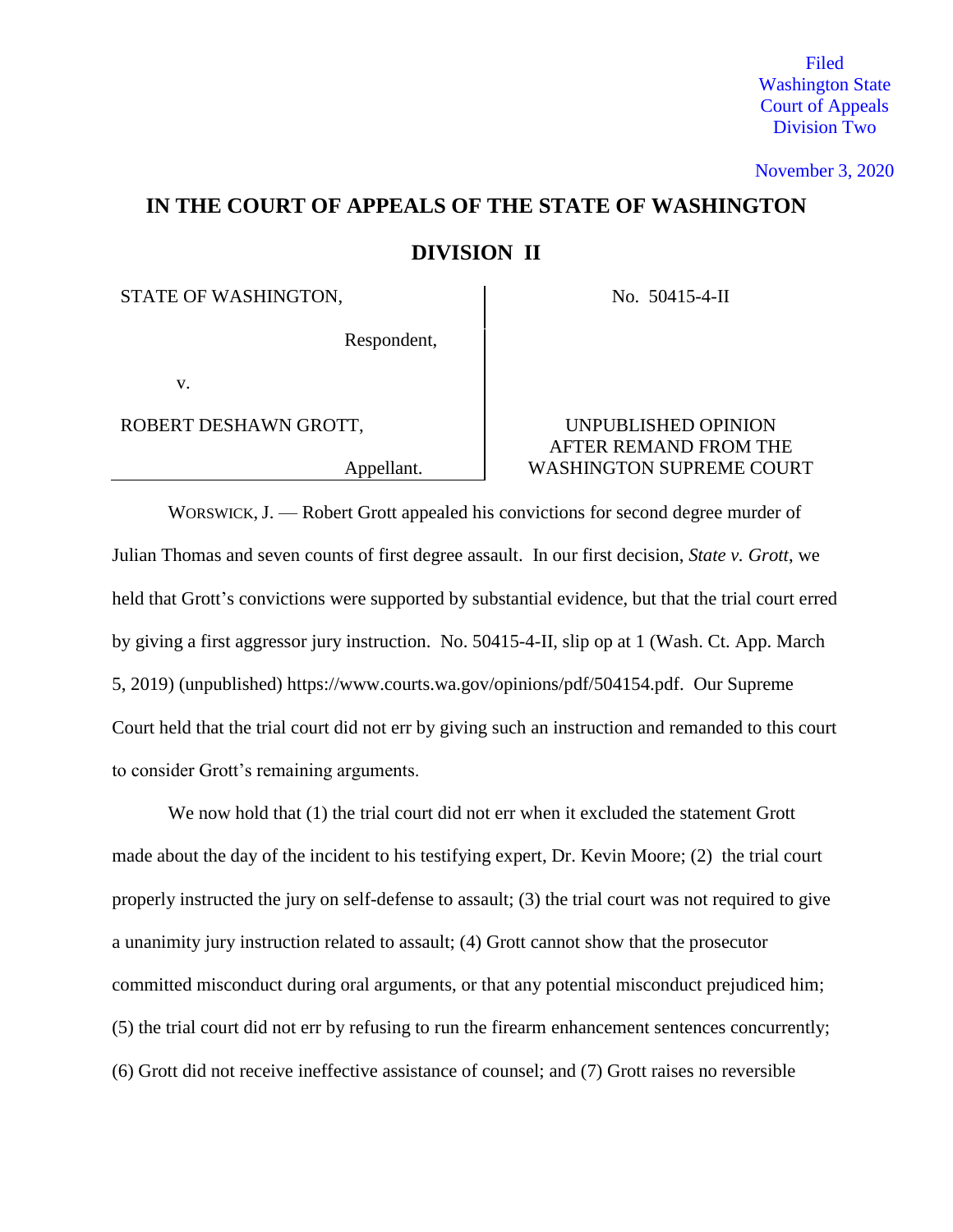issues in his Statement of Additional Grounds (SAG) for Review. However, Grott also argues, and the State concedes, that the trial court erred by requiring him to pay a criminal filing fee and interest on nonrestitution legal financial obligations (LFOs). 1

Consequently, we affirm Grott's convictions, but remand to the trial court to strike provisions in his judgment and sentence requiring him to pay the criminal filing fee and interest on nonrestitution LFOs.

#### **FACTS**

# A. BACKGROUND

 $\overline{a}$ 

Grott enlisted in the Marines and was deployed to Afghanistan. In 2012, after leaving the Marines with an honorable discharge, he returned home to California. Grott's family reported that he had changed after being in Afghanistan.

Sometime in 2015, after suffering traumatic events in California, Grott moved to Tacoma and lived with his brother and two cousins. Grott's cousins were friends with Thomas who would spend time at Grott's house.

In August 2015, Grott's handgun was stolen, and Grott believed that Thomas had stolen it. On October 31, 2015, Grott had an argument with Thomas, which ended with Thomas shooting Grott's front door, nearly hitting Grott in the head. Thomas continued threatening to kill Grott in the subsequent months. After the October 2015 shooting, Grott experienced a

<sup>&</sup>lt;sup>1</sup> In a footnote to its decision, our Supreme Court remanded for our possible consideration of an additional issue neither raised nor briefed by the parties. *State v. Grott*, 195 Wnd.2d 256, 264 n 1, 458 P.3d 750, 756 (2020). We decline to address this matter for the first time on remand. Should he choose to do so, Grott may raise this issue in a personal restraint petition. RAP at 16.4.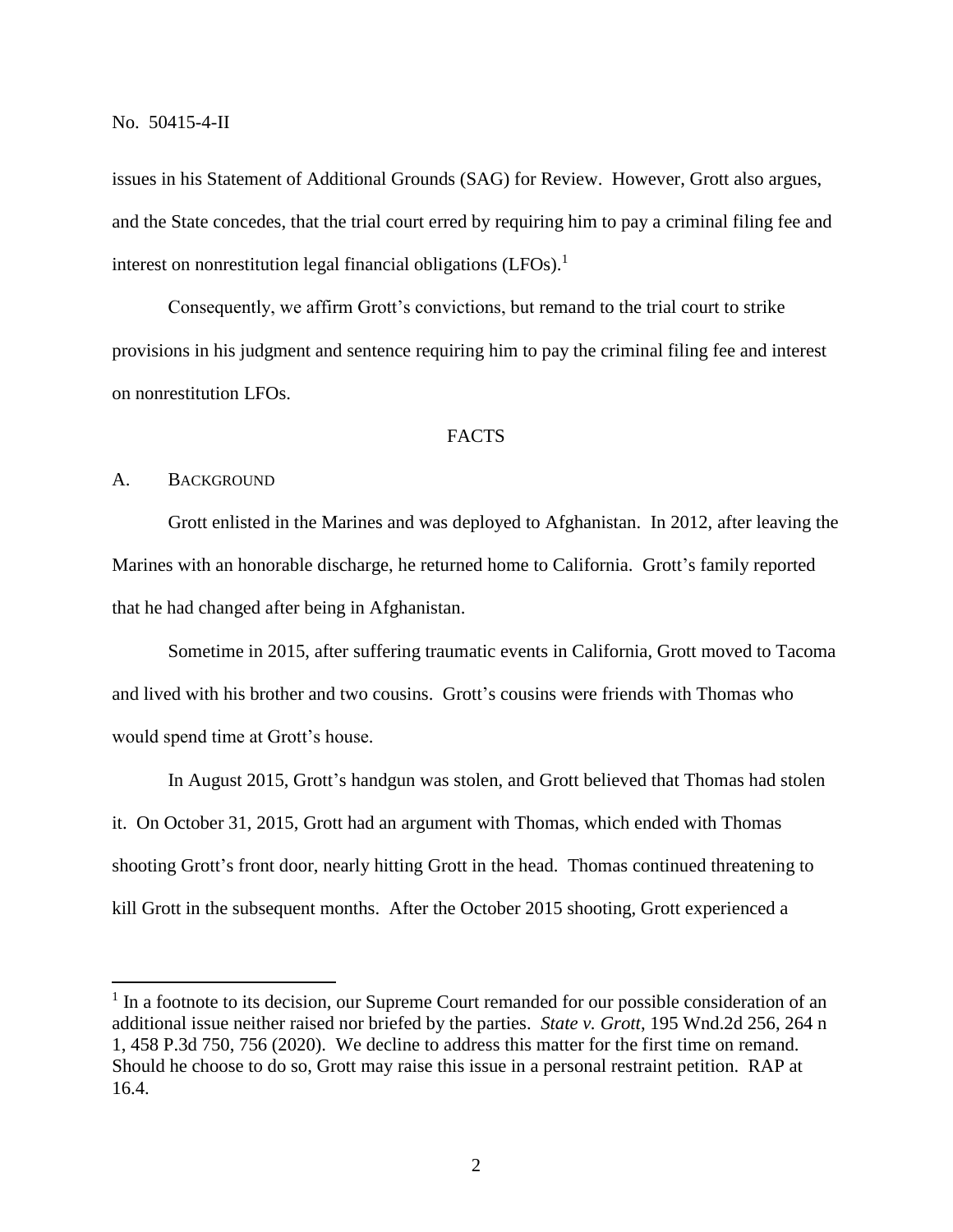significant increase in anxiety and exhibited a heightened level of vigilance, often inspecting his house for potential threats. He also started carrying a gun. Grott became isolated and paranoid. Grott confided in a family member that he was hurting and afraid of someone, and that his life was in danger.

## B. THE SHOOTING

On February 1, 2016, Grott rode his skateboard past an AM/PM gas station. There were several people in the parking lot and in the convenience store associated with the gas station. From the street, Grott saw Thomas parked in the AM/PM parking lot. Thomas was in his car talking to a friend, Petra Smith. Grott, who was lawfully carrying a firearm, began firing his weapon toward Thomas, and continued to fire as he walked closer. Grott fired 48 rounds, killing Thomas who was facing Grott at the time of the shooting. In the course of the shooting, bullets from Grott's gun shattered the window of the AM/PM store. Thomas died at the scene; no one else was injured. Police officers found a firearm under Thomas's body.

After the shooting, Grott returned to his home. Shortly after, Grott learned about threats to his life, so Grott and his brother drove to California where Grott turned himself in.

The State charged Grott with first degree murder of Thomas, and seven counts of first degree assault of the bystanders of the shooting, namely Smith, Tannisha McCollum, Jeanette Basher, Robin Lyons, Shawn Chargualaf, Debora Green, and Karmanita Vaca. Each charge also carried an allegation that Grott was armed with a firearm.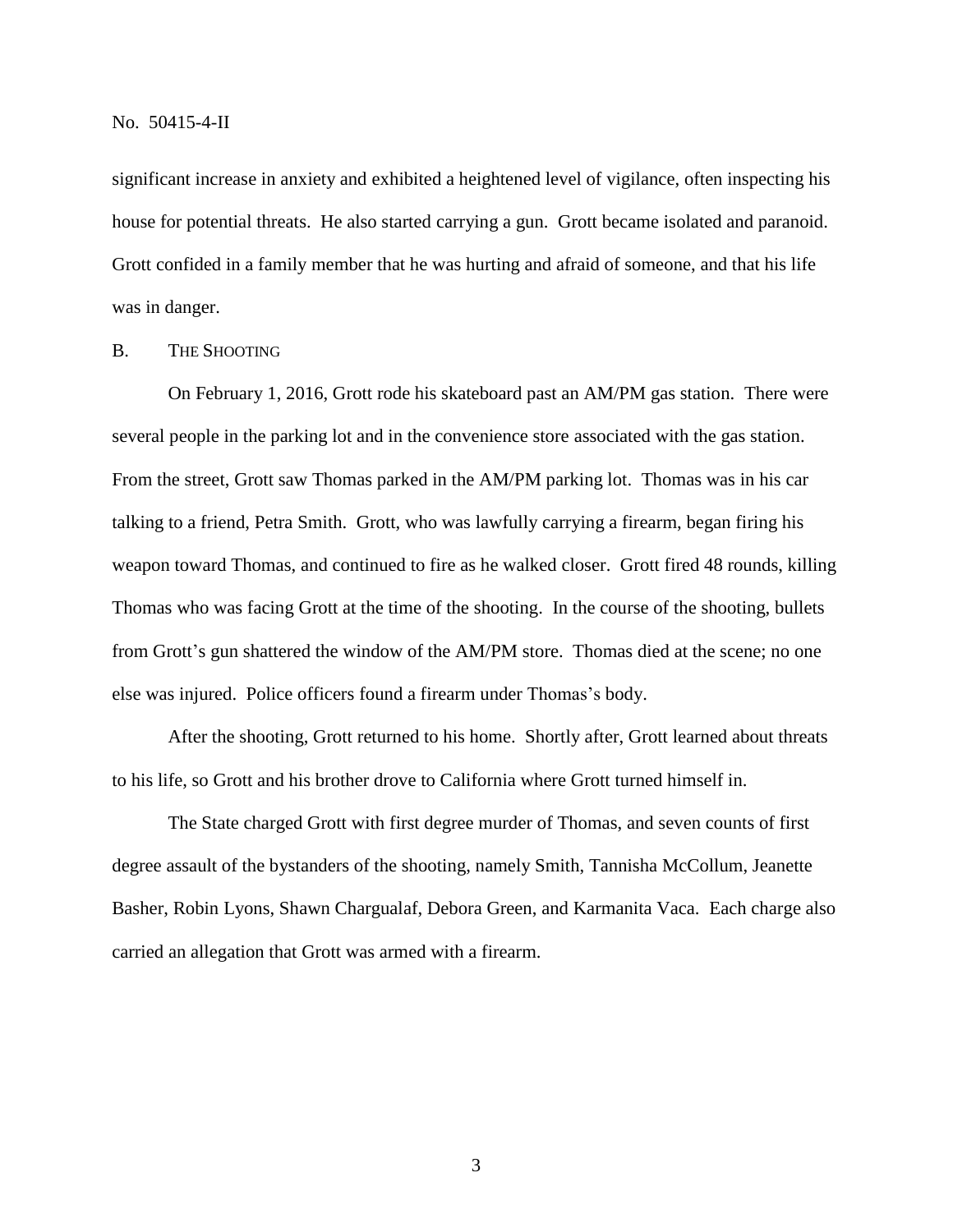#### C. TRIAL

At trial, Grott presented two affirmative defenses: diminished capacity based on posttraumatic stress disorder (PTSD) and self-defense. Grott presented Dr. Kevin Moore as an expert witness in support of his diminished capacity defense. Grott did not testify.

#### 1. *Dr. Moore*

Dr. Moore a psychiatrist, retired from the military, had several years of experience treating marines and combat veterans. Dr. Moore examined Grott, who made statements about the shooting to Dr. Moore. Dr. Moore diagnosed Grott with PTSD. The court and counsel conducted voir dire of Dr. Moore prior to his testimony to discuss his opinions and his report.

The State moved to exclude Dr. Moore's testimony that Grott told him that Grott and Thomas "locked eyes"<sup>2</sup> before the shooting because the statements were hearsay. The State sought to prevent Grott from admitting his own statements through Dr. Moore, arguing that it would have no opportunity for cross-examination on the subject, and that Grott could then use those admitted statements as support for his self-defense theory. Grott argued that this statement

Clerk's Papers (CP) at 749.

 $\overline{a}$ 

 $2^2$  Dr. Moore's report is not in our record on appeal. However, the State's motion in limine quoted the following from Dr. Moore's report:

When Grott "locked eyes" with Thomas on 1 February 2016, Grott was fearful that Thomas was going to kill him as he had repeatedly threatened. After three months of repeated homicidal threats by Thomas, he reacted in self-defense by unholstering his handgun when he saw Thomas bend over in an apparent move to retrieve something from his car. Trained as a Marine, Grott drew and fired the pistol he carried. The pistol was registered, and he had obtained a permit for concealed carry after he became increasingly concerned for his safety and that of his family.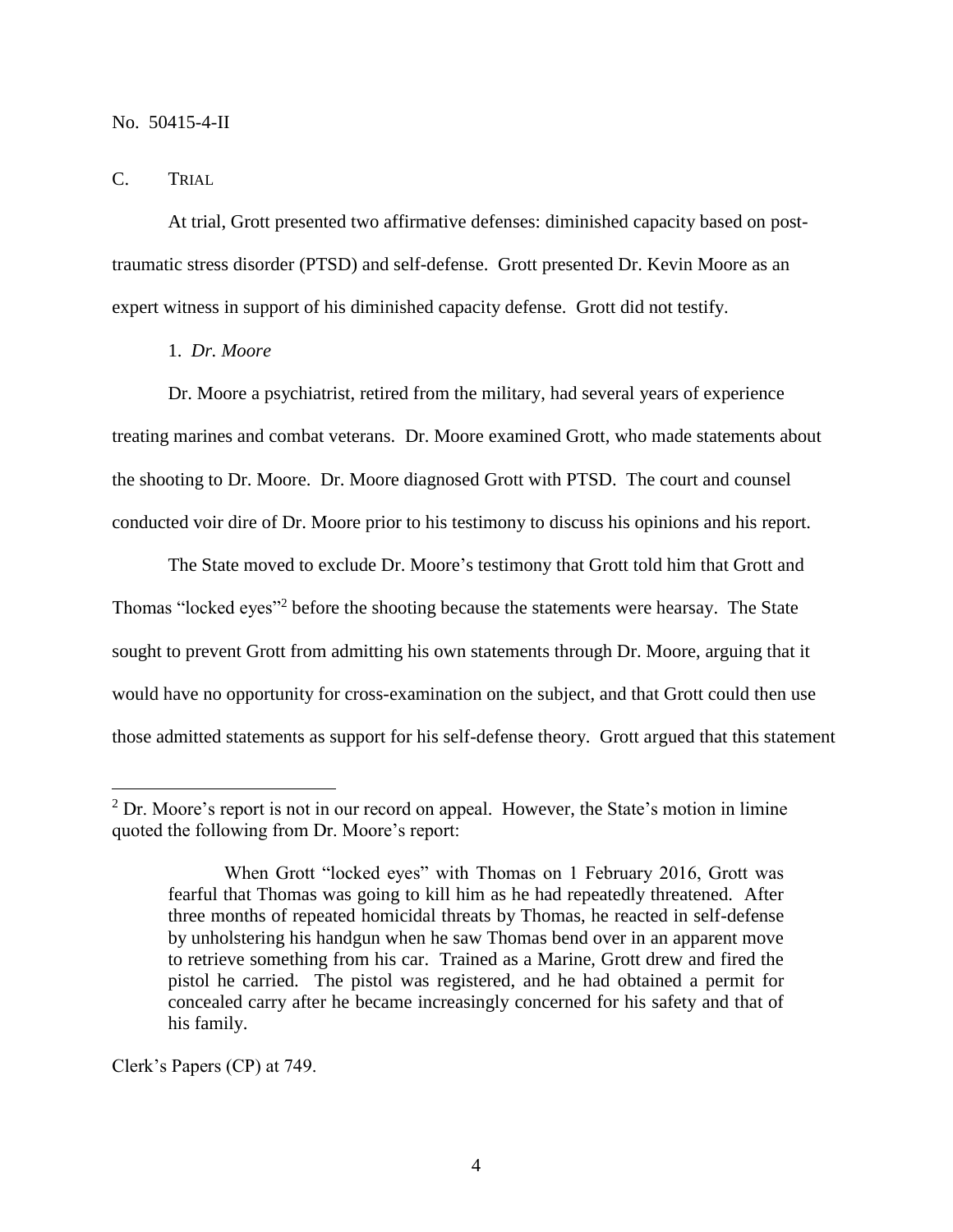$\overline{a}$ 

was admissible because it was reasonably pertinent to Dr. Moore's diagnosis of PTSD under Evidence Rule (ER)  $803(a)(4)$ .<sup>3,4</sup>

After extensive discussion, the trial court ruled that Dr. Moore could not testify to Grott's statement that he and Thomas locked eyes immediately before the shooting, concluding that it was hearsay. The trial court permitted Dr. Moore to testify to Grott's "other statements of patient history" because they were "reasonably pertinent for diagnosis and treatment." 15 Verbatim Report of Proceedings (VRP) at 1876-77. The trial court ruled that Dr. Moore could testify about the history that Grott provided, as well as his evaluation, his diagnosis of Grott, and his opinions. The trial court noted that Dr. Moore "certainly can say that somebody in Mr. Grott's circumstances would see as threatening some things that [other people] might not see as threatening." 15 VRP at 1867.

Dr. Moore testified that he and Grott discussed Grott's childhood, military service, experiences after the military, issues with Thomas, the incident on October 31, 2015, the events between October 31, 2015 and February 1, 2016, and the incident on February 1. Dr. Moore testified that PTSD would likely result in someone over-perceiving or focusing on potential threats in the environment, affecting how they interpret others' actions. When asked about Grott's understanding of the risk of harm on February 1, Dr. Moore testified, "I don't think that

 $3$  ER 803(a)(4) provides that "[s]tatements made for purposes of medical diagnosis or treatment and describing medical history, or past or present symptoms, pain, or sensations, or the inception or general character of the cause or external source thereof insofar as reasonably pertinent to diagnosis or treatment" are not excluded by the hearsay rule.

 $4$  Grott did not argue that the statement was admissible under ER 702 or ER 703, which relate to statements that form the bases of expert opinion.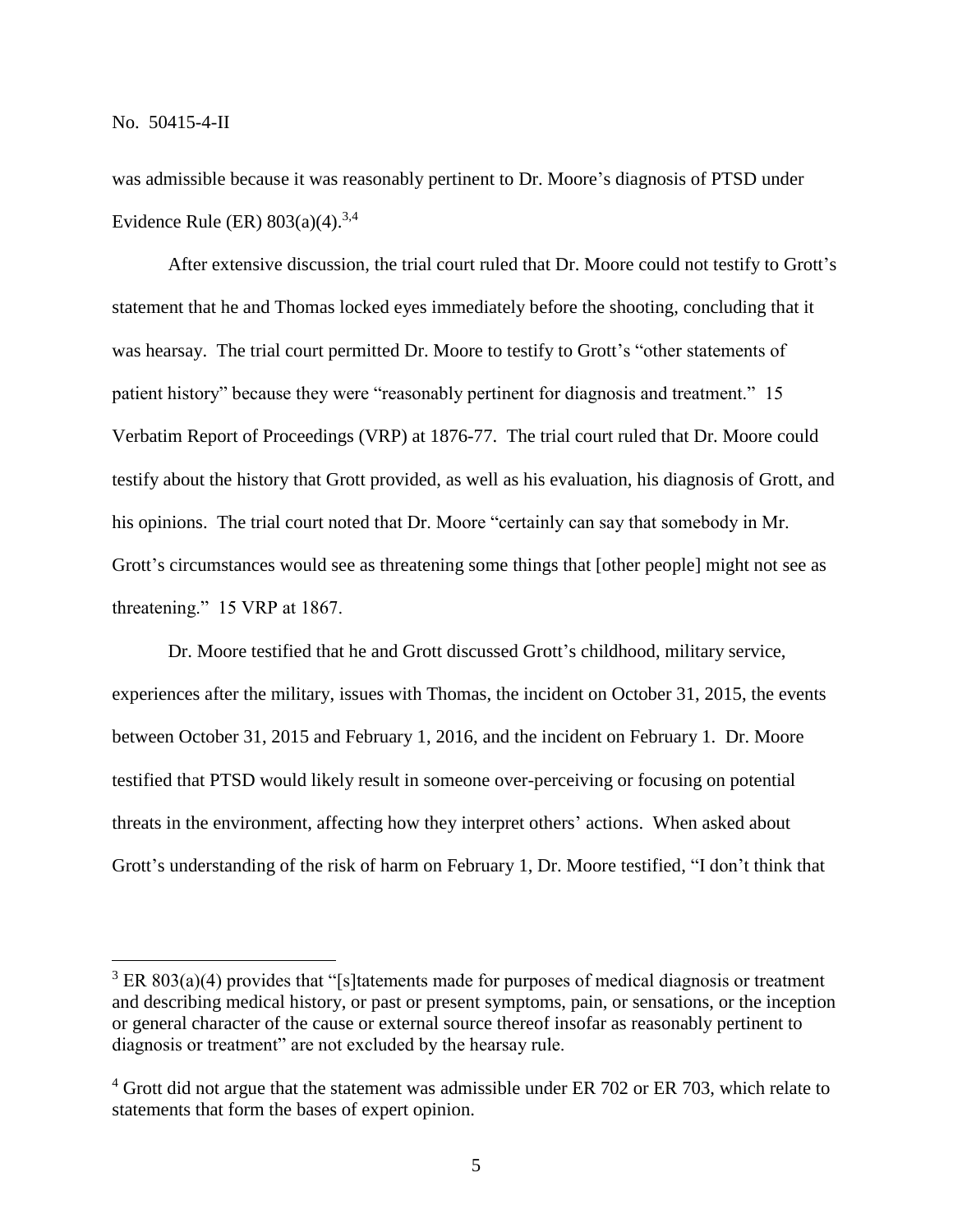$\overline{a}$ 

Mr. Grott felt that he had any other alternative but to defend himself." 15 VRP at 1965. Dr. Moore testified that Grott's ability to premeditate was impaired.

2. *Other Testimony*

Over thirty witnesses testified about the shooting, the subsequent investigation, and Grott's history. All but one alleged victim of first degree assault testified.

A retired marine testified that Grott's shooting was in accordance with "suppression fire and maneuver" tactics and his marine training.<sup>5</sup> 16 VRP at 2061. He further testified that marines are trained to respond to a threat to their life by engaging in suppression fire and maneuver tactics. He explained that suppression fire and maneuver is both a defensive and offensive maneuver, designed to give the marine the best chance of survival.

Grott's cousin testified that Thomas had told him that when he (Thomas) sees Grott, "it's either him or me." 14 VRP at 1842. Grott's cousin testified that before the shooting, he had conveyed Thomas's threat to Grott. He also testified that he took Thomas's threat seriously because he knew Thomas's reputation, and that "[Thomas] is gang-affiliated, and I know exactly what [he] does." 14 VRP at 1842. Grott's cousin reported being "[v]ery afraid" for Grott. 14 VRP at 1842.

<sup>&</sup>lt;sup>5</sup> Testimony at trial established that "[s]uppression fire and maneuver" describes "laying down a maximum rate of fire towards [a] target to keep their head down, and you maneuver to it to destroy it," the goal being "to pin [the target] down and not be able to look up or have a chance to fire back at you." 16 VRP at 2053-54. Marines are trained in this tactic to provide "the best chance of survival." 16 VRP at 2062.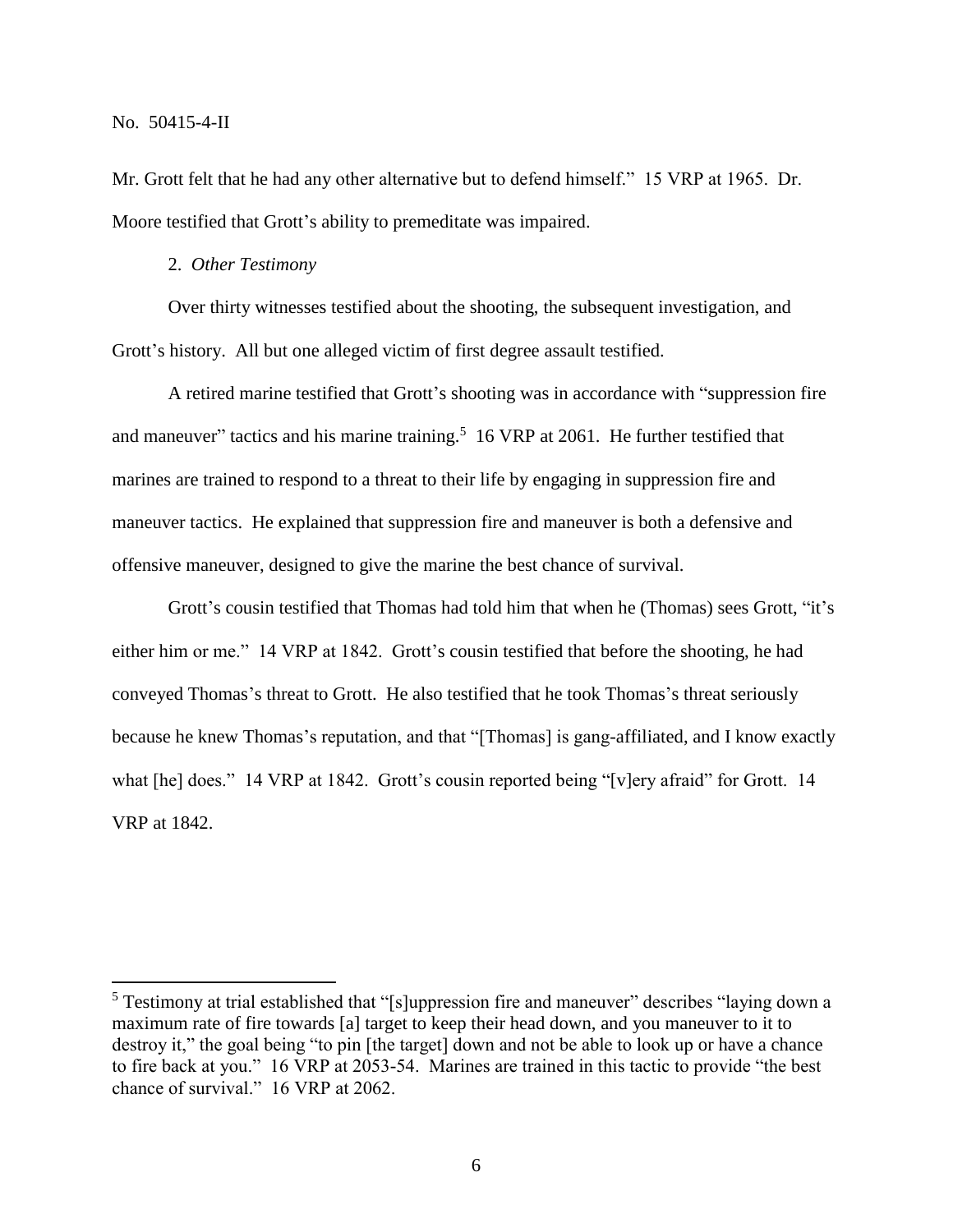#### 3. *Jury Instructions*

The jury was instructed on first degree murder, and the inferior degree offense of second

degree murder. The trial court also instructed the jury on assault, including the common law

definition of assault. Specifically, it instructed:

An assault is an intentional shooting of another person, with unlawful force, that is harmful or offensive regardless of whether any physical injury is done to the person. A shooting is offensive if the shooting would offend an ordinary person who is not unduly sensitive.

An assault is also an act, with unlawful force, done with intent to inflict bodily injury upon another, tending but failing to accomplish it and accompanied with the apparent present ability to inflict the bodily injury if not prevented. It is not necessary that bodily injury be inflicted.

An assault is also an act, with unlawful force, done with the intent to create in another apprehension and fear of bodily injury, and which in fact creates in another a reasonable apprehension and imminent fear of bodily injury even though the actor did not actually intend to inflict bodily injury.<sup>6</sup>

CP at 1018 (Jury Instruction 22).

Regarding the seven counts of assault, the trial court instructed the jury that to convict

Grott of each of the seven counts of first degree assault, it had to find that the State proved

beyond a reasonable doubt that Grott assaulted the named victim, with a firearm, and that Grott

"acted with intent to inflict great bodily harm." CP at 1022-28 (Jury Instructions 26-32).

Grott proposed the following jury instruction for self-defense regarding first degree

murder, citing 11 *Washington Practice: Washington Pattern Jury Instructions: Criminal* 17.02

(4th ed. 2016) (WPIC):

 $\overline{a}$ 

<sup>&</sup>lt;sup>6</sup> The trial court's jury instruction is substantially consistent with approved common law definition of assault. *See State v. Smith*, 159 Wn.2d 778, 781, 154 P.3d 873 (2007); *State v. Stevens*, 158 Wn.2d 304, 310-11, 143 P.3d 817 (2006).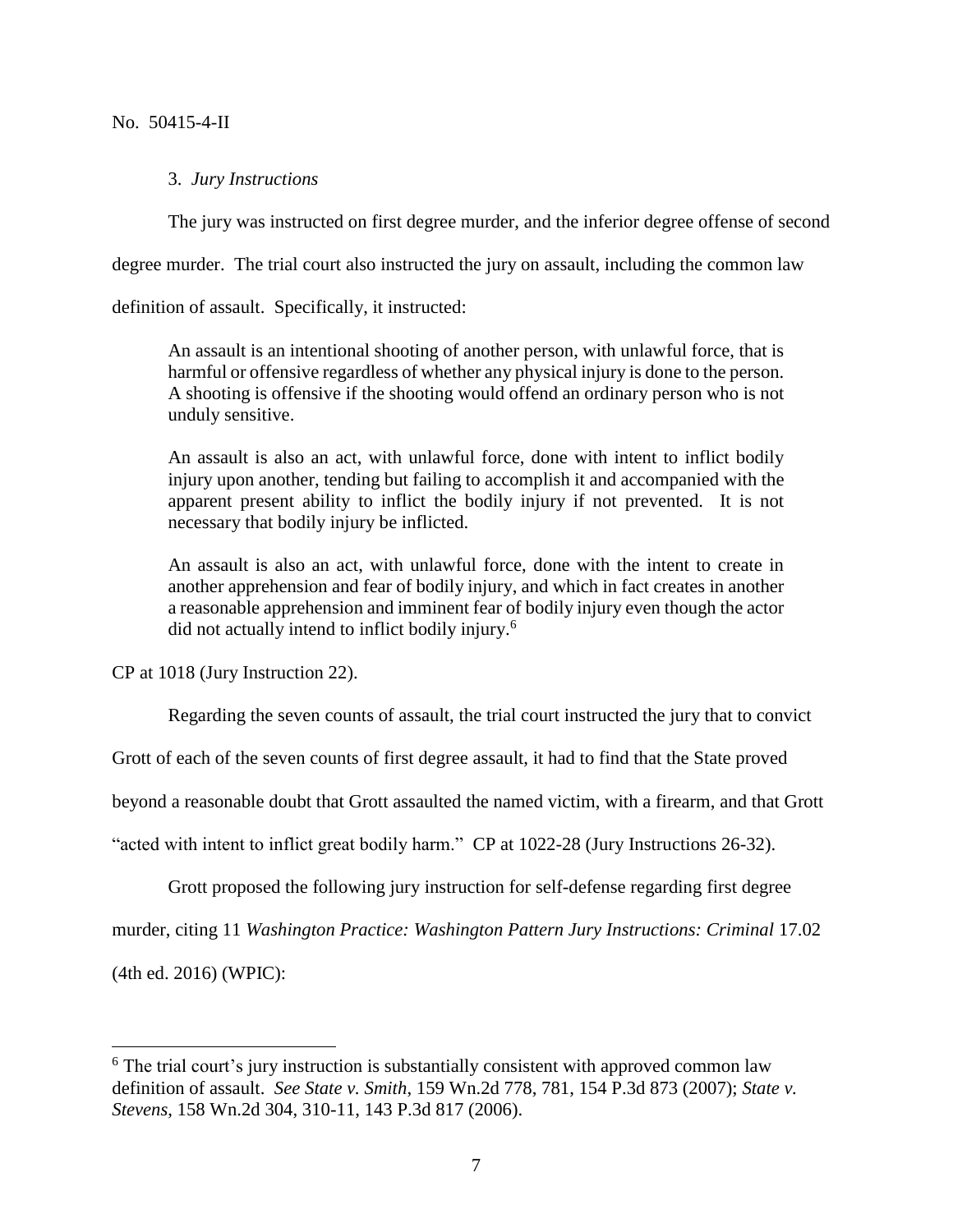It is a defense to a charge of Murder in the First Degree that the force used was lawful as defined in this instruction.

. . . .

The person using the force may employ such force and means as a reasonably prudent person would use under the same or similar conditions as they appeared to the person, taking into consideration all of the facts and circumstances known to the person at the time of and prior to the incident.

CP at 770. The trial court did not give Grott's proposed self-defense instruction. The trial court

instead gave WPIC 16.02 for self-defense as defense to murder, and WPIC 17.02 for self-defense

as defense to assault.<sup>7</sup> Grott did not take exception to the court's jury instructions or the court's

failure to give his proposed self-defense instruction. The trial court instructed the jury that:

It is a defense to a charge of murder or manslaughter that the homicide was justifiable as defined in this instruction.

. . . .

3) the slayer employed such force and means as a reasonably prudent person would use under the same or similar conditions as they reasonably appeared to the person, taking into consideration all of the facts and circumstances as they appeared to him, at the time of and prior to the incident.

CP at 1029 (Jury Instruction 33).

It is a defense to a charge of assault that the force used was lawful as defined in this instruction.

. . . .

 $\overline{a}$ 

The person using the force may employ such force and means as a reasonably prudent person would use under the same or similar conditions as they appeared to the person, taking into consideration all of the facts and circumstances known to the person at the time of the incident.

 $<sup>7</sup>$  The trial court's instructions for defense to murder and defense to assault mirror WPIC 16.02</sup> and WPIC 17.02, respectively.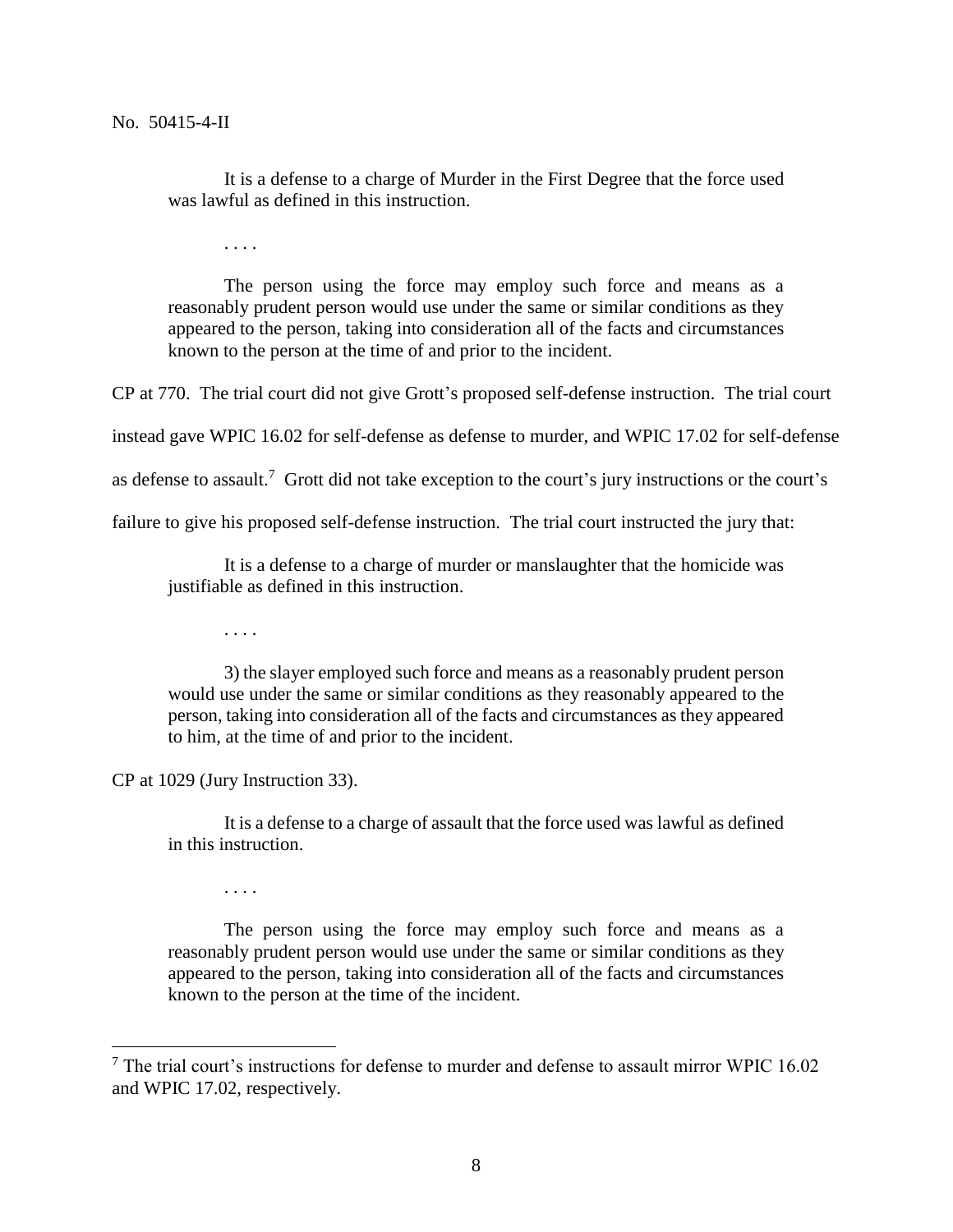CP at 1030 (Jury Instruction 34).

4. *Closing Arguments*

In closing argument, the State argued:

On February 1st, 2016, the defendant assaulted Petra Smith or Karmenita or Deborah or Jeanette. The assault was committed with a firearm. The defendant acted with intent to inflict great bodily harm, and the acts occurred in the state of Washington. There is really not a doubt about any of this.

18 VRP at 2234.

[Grott] walked out past the fence, here, and out—around the building next door. What did he leave behind? He left Julian behind, dead. He left scores of people in that AM/PM terrified. Did he stick around to tell the police why he did what he did? No. He left.

. . . .

He sits in that house until his brother comes home, and they formulate a plan. They decide, we are going to California. We are afraid of retaliation. Really? Afraid of retaliation. Twenty cops at the house next door. You are afraid of retaliation? You walk up to them and say, by the way . . . he doesn't tell his brother what he did. His brother figures it [out] halfway down to California. You know that he knew what he did was wrong by how he behaved. Someone acting in selfdefense doesn't behave that way. He flees all of the way to California.

18 VRP at 2232-33. In discussing assault, the State argued:

What's an "assault"? An intentional shooting of another person with unlawful force. An act with unlawful force done with the intent to inflict bodily injury even though bodily injury doesn't have to be inflicted. Finally, an assault that creates apprehension or fear.

In other words, if you shoot somebody and hit them, you have assaulted them. If you shoot at somebody trying to hit them and you miss, you have assaulted them. If you shoot at somebody to scare them and they feel fear, you have assaulted them. If you think about this in reasonable everyday terms, if somebody shot at you, it really wouldn't matter whether or not they intended to hit you or not. That is your level of fear. You would feel the harm. The harm is your fear.

What we have in a situation like this—let me—it is what's referred to as transferred intent. If the person—the court is giving you this instruction. It's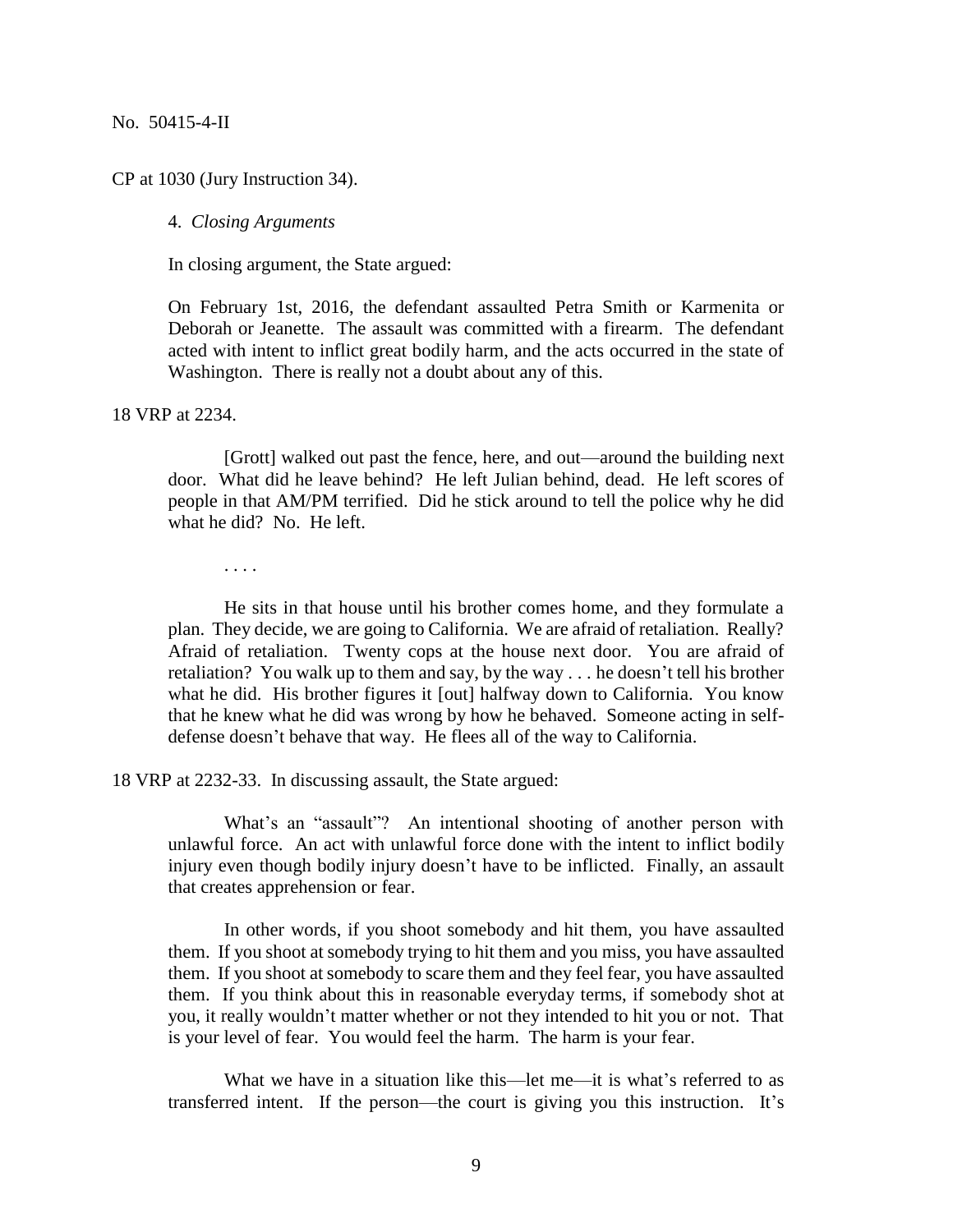Instruction 25. If the person acts with intent to kill or assault another, but the act harms a third person, the actor is deemed to have acted with intent to assault the third person. That kind of makes perfect sense.

#### 18 VRP at 2234-35. The State also argued:

You have an instruction regarding self-defense. Now, on the surface, that seems pretty out there, but it is your duty to look at that instruction, and it is the State's burden to prove beyond a reasonable doubt that the defendant did not act in self-defense. We are going to go through it.

Self-defense requires that the defendant reasonably believed Julian Thomas intended to inflict death or great personal injury and that he reasonably believed that there was imminent danger of such harm being accomplished. There is no evidence—no evidence—that Julian presented an imminent danger. Imminent being right now, today, right at this moment, in the next two moments. There is no evidence of it. Absent evidence of it, you can't speculate. Julian—he had a gun in the car, so he may have been about to pull out the gun. There is no evidence that Julian presented an imminent danger.

I will grant you that the defendant may have thought he was—intended to inflict death or great personal injury at some point in the future. He may have thought it. You don't get to go over to somebody who you think might kill you at some point in the future and kill them. There are a lot of people who live in fear of somebody. Maybe it is an ex-spouse. Maybe it is an ex-coworker. Maybe it's just a neighbor. They don't get to go over to their house and kill them.

The fear has to be that the danger is imminent. You fear this person, and they're about to do something to you right now. There is no evidence Julian even knew that the defendant was there. How can he present an imminent danger if he doesn't even know that the defendant is present? There is no evidence that the defendant saw Julian do anything threatening. There is nothing that tells us that the defendant even believed he had to act in self-defense.

We need to conclude whether or not self-defense is appropriate based on the evidence, not on what we would like to speculate. Absent somebody explaining to us that the defendant—absent—there is no evidence that the defendant believed self-defense was necessary. Let's take it one step further, though, because the instruction doesn't let a defendant act in self-defense just on that alone.

The defendant has to employ force and means as a reasonably prudent person would under the same or similar circumstances as the circumstances appeared to the defendant. Okay. So, reasonable, prudent person skating by the AM/PM. In other words, was the force he used reasonable? Was it reasonable to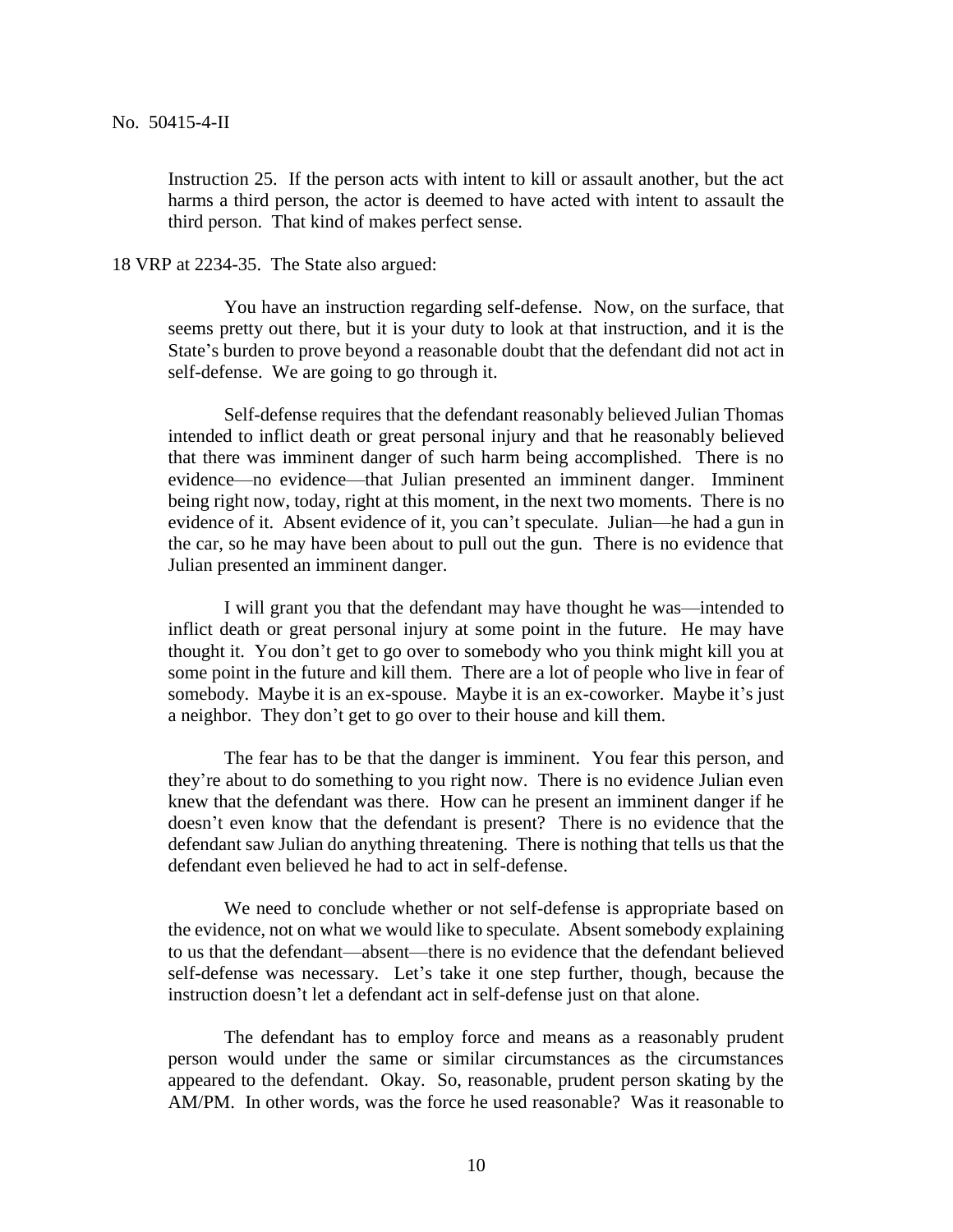stand at that parking—at the sidewalk and fire through a parking lot and put down your suppression fire through the windows of a crowded AM/PM. Is that reasonable? Would any prudent person think that is reasonable? No. Was it reasonable to start firing that far away? Was it reasonable to fire 48 rounds, putting all of those people at risk?

If you have any doubt as to whether or not this was not reasonable, if you think for a moment this was not—that this was reasonable, look at those videos again. Tell that to Deborah Green. Tell that to Karmenita. Tell it to Petra. Their fear that he put them in is part of whether or not the force that he used was reasonable. We have to conclude that, if they got hit, it was reasonable because that's the force that he used. It was not reasonable. It wasn't self-defense. There is no reason that you should consider it to be self-defense.

18 VRP at 2240-42.

An abiding belief. An abiding belief is, are you confident the decision that you make today will stick with you into the future? Do you have an abiding belief that two years from now you will be as convinced then that the defendant is guilty as you are today? If you have abiding belief in the truth of the charge, you are convinced he is guilty.

At some point, you may be sitting in the jury room thinking to yourself, yeah, I know he is guilty, but  $\dots$  I'm going to ask you to pause and think for a second. I know he is guilty. At that moment, do you have an abiding belief in the truth of the charge? You know.

. . . .

. . . If you know that he did it, you have an abiding belief, and you know that he is guilty.

18 VRP at 2250-51.

The trial court excused the jury, stating that it had concerns about two things said during

the State's closing arguments. 18 VRP at 2252. First, the trial court was concerned that the

State argued that Grott's use of force should be measured "from the perspective of the people

who were shot at." 18 VRP at 2255. The trial court noted that "[w]hether the use of force was

necessary or not can only be viewed from the context and the perspective of the person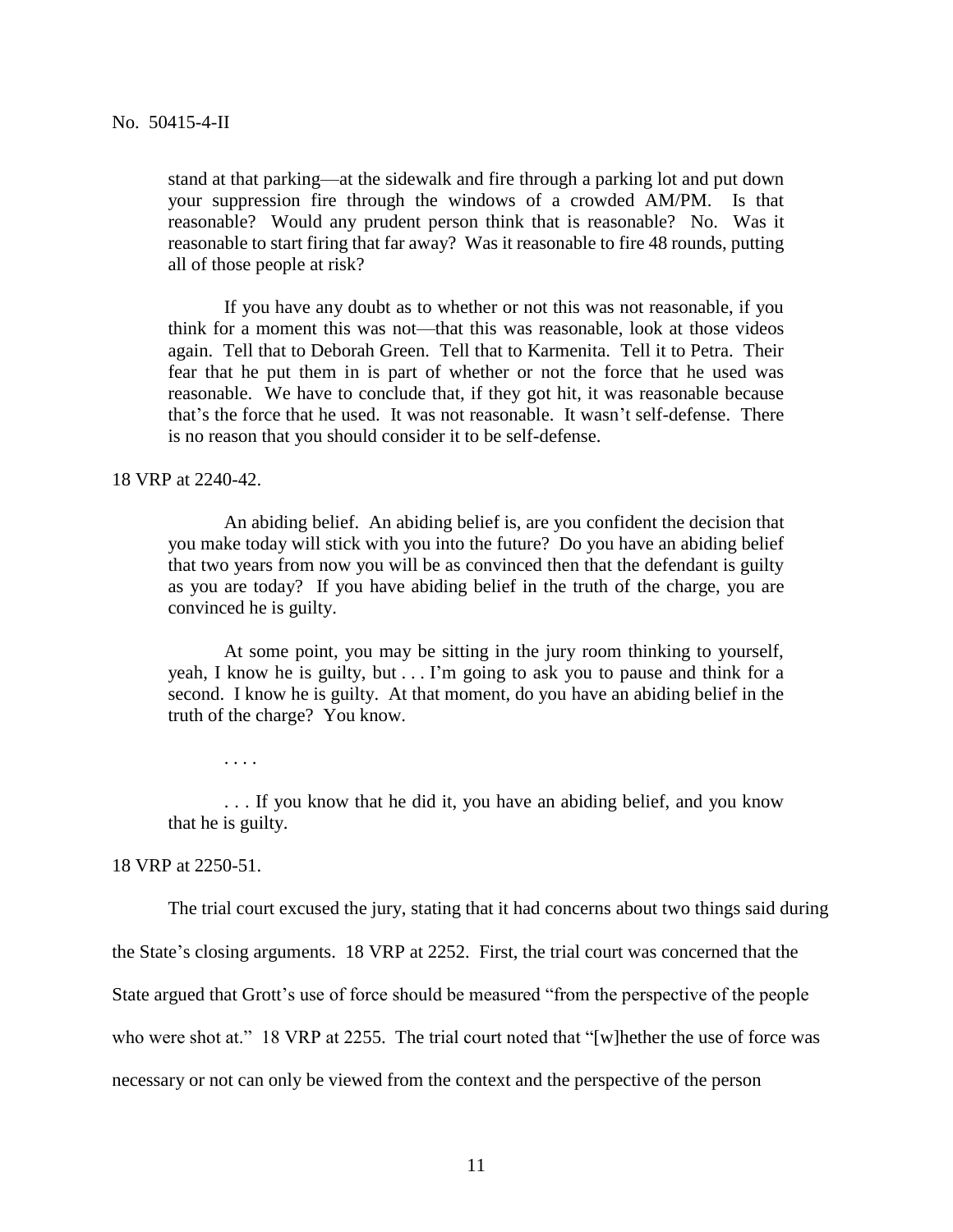employing the force." 18 VRP at 2255. Second, the trial court was concerned about the State's description of an abiding belief. Grott noted that he had been concerned about counsel "start[ing] down the road of we didn't hear from, and it was kind of an implication that they don't know something because [Grott] didn't tell them. I think he stopped short. That's what perked me up more than anything else." 18 VRP at 2254. The trial court proposed issuing a curative instruction. Grott and the State agreed.

When the jury returned, the trial court instructed the jury that:

I do want to remind everyone that the lawyers' remarks, statements, and arguments are intended to help you understand the evidence and to apply the law. The lawyers' statements are not evidence. The law is contained in my instructions to you. You should disregard any remark, statement, or argument that is not supported by the evidence or the law in my instructions.

I was concerned that there may have been some confusion about when someone can use—employ force in defense of a charge of assault. Those are contained in the instructions. I would remind you that at least a portion of those instructions provide that the person using the force may employ such force and means as a reasonably prudent person would use under the same or similar conditions as they appeared to the person, taking into consideration all of the facts and circumstances known to the person at the time of the incident.

18 VRP at 2260.

During the State's rebuttal closing argument, the State argued:

We talk about subjectively believing that Mr. Thomas posed a threat. We talk about the fear being imminent, not just that maybe down the road he will get you one day. He has been talking about threatening me. Maybe at some point down the line, he will get me. Actually, in the moment, as he is starting to shoot, does he imminently believe death is upon me? Finally, that what he did was what a reasonably prudent person would do.

Something that is extremely important to recognize and acknowledge here is that if you were to conclude that self-defense was lawful here, that conclusion holds no matter how many people could have died that day, because what you justify—when you say that something is a lawful act of self-defense, what you are justifying having a gun out, trained in any given direction, and pulling the trigger.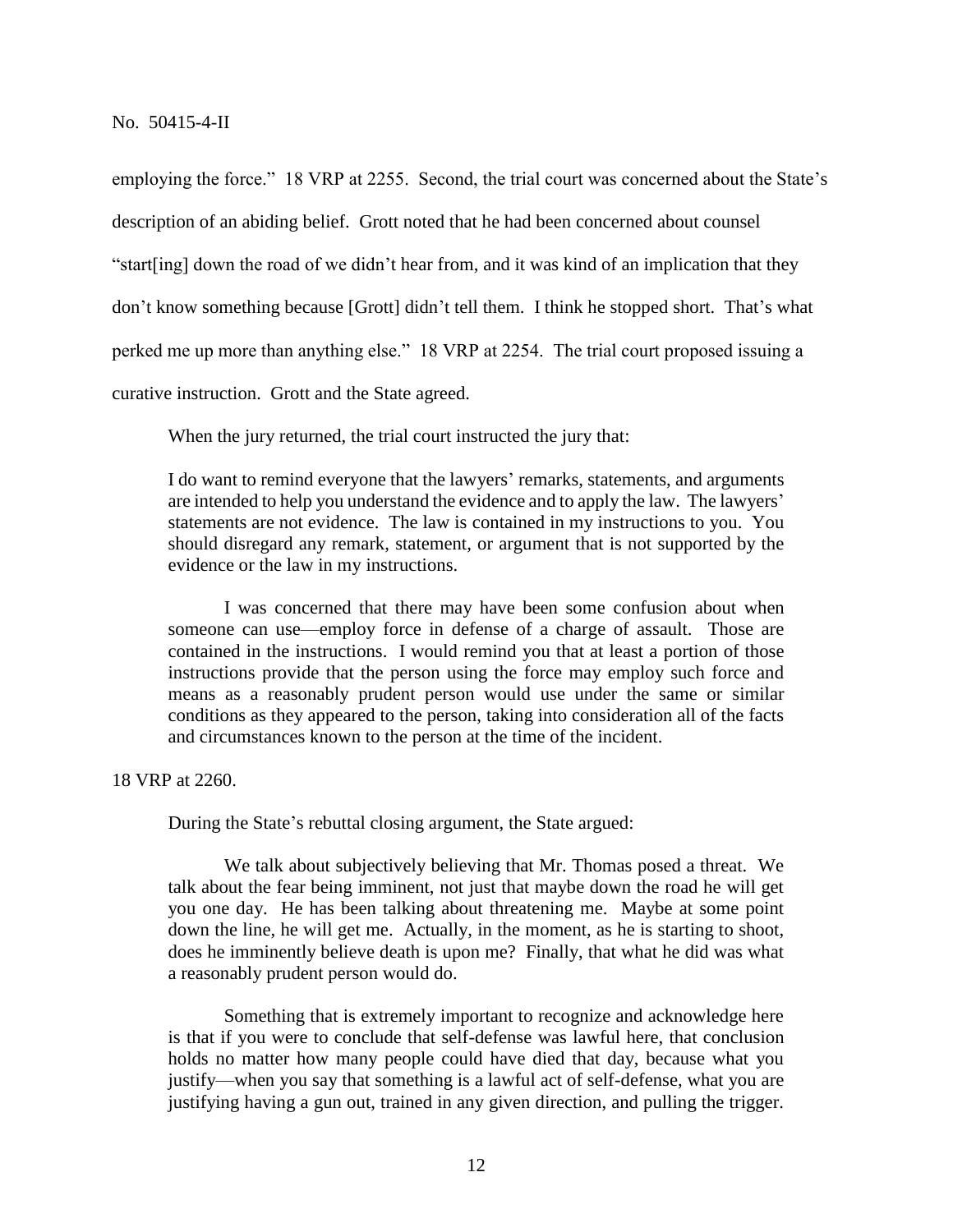That's what you are justifying is, having the gun trained and pulling the trigger. That act is lawful.

18 VRP at 2308. Grott did not object during the State's closing arguments. The jury did not find Grott guilty of first degree murder, but instead found him guilty of second degree murder, and seven counts of first degree assault each with a finding that Grott committed the crime while armed with a firearm.

D. SENTENCING

Grott had no criminal history and an offender score of zero. Grott argued that the trial court had discretion under *State v. Houston-Sconiers*<sup>8</sup> to impose concurrent sentences for firearm enhancements. The trial court found that it did not have discretion to impose concurrent sentences.

The trial court imposed an exceptional sentence below the standard range, sentencing Grott to 123 months for second degree murder, and 93 months on each of the seven counts of first degree assault, for a total of 603 months. The court determined Grott to be indigent. The trial court imposed legal financial obligations that included a criminal filing fee, a DNA (deoxyribonucleic acid) collection fee, and interest on the LFOs. Grott appeals.

# ANALYSIS

#### A. DR. MOORE'S TESTIMONY

 $\overline{a}$ 

Grott argues that the trial court denied his constitutional right to present a defense when it suppressed "highly relevant probative facts related to [his] observation immediately before and

<sup>8</sup> *State v. Houston-Sconiers*, 188 Wn.2d 1, 391 P.3d 409 (2017).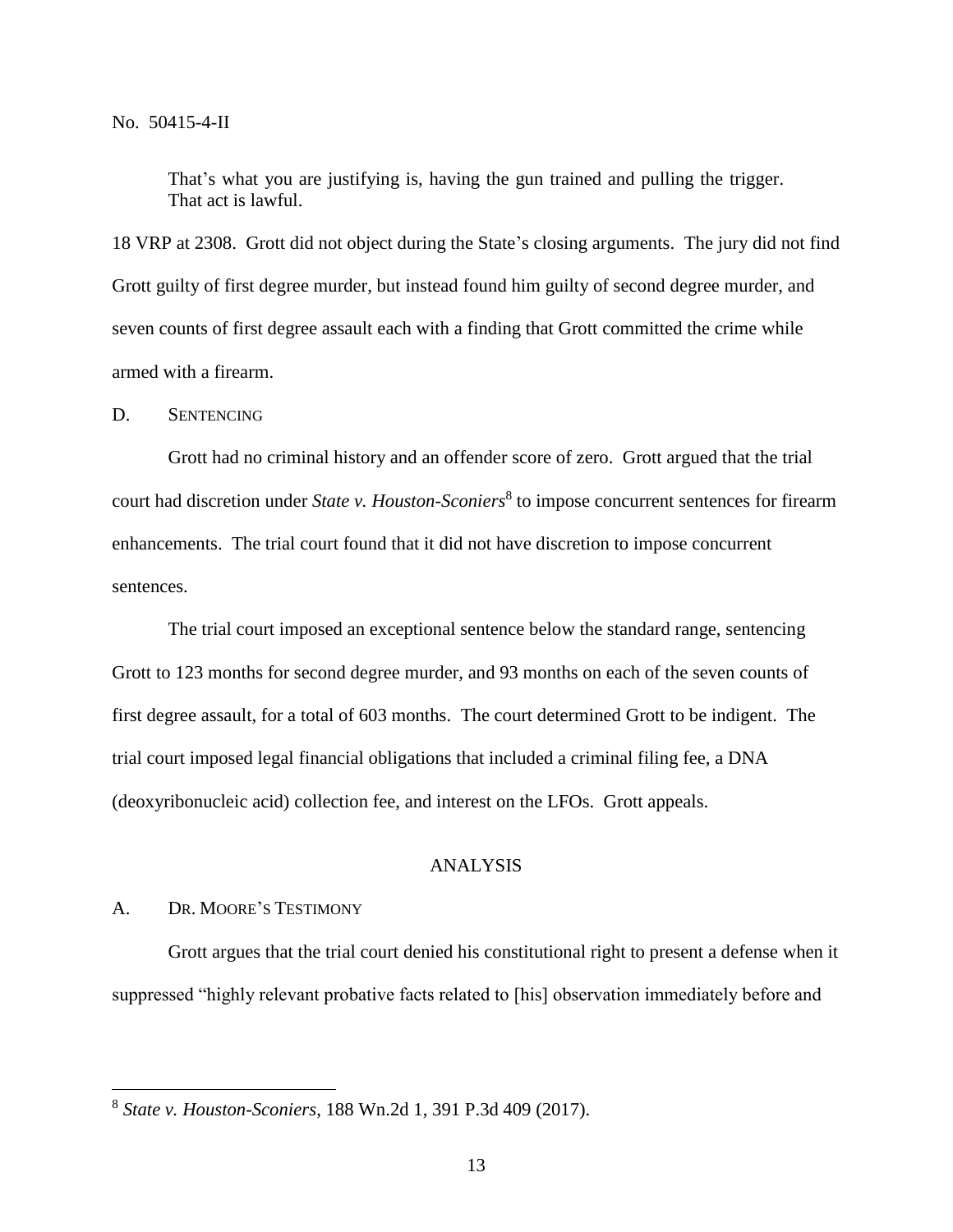$\overline{a}$ 

during the shooting." Br. of Appellant at 29-30. Grott does not identify which "highly relevant probative facts" were admissible and excluded.

Grott claims that the trial court erred by excluding Dr. Moore's testimony that "Grott was unable to formulate the intent to murder based on his subjective fear that was influenced by his PTSD." Br. of Appellant at 31. But this argument is not supported by the record. Dr. Moore testified that in his professional opinion, Grott was able to form general intent, but that PTSD impaired his ability to premeditate. Grott has not pointed to any evidence in the record that suggests that Dr. Moore would have testified that Grott was unable to form the intent to murder.<sup>9</sup>

Grott also claims that the trial court "refus[ed] to permit Dr. Moore to testify to Grott's statements made during their [six] hours of medical diagnostic sessions." Br. of Appellant at 35. Grott's argument misrepresents the record. Dr. Moore testified at great lengths about his evaluation of Grott, including some of Grott's statements to him, and his opinions about Grott's mental state. The trial court permitted Dr. Moore to testify to Grott's statements that were "reasonably pertinent for diagnosis and treatment." 15 VRP at 1876.

The only excluded evidence expressly referenced in the record is Grott's statement to Dr. Moore that Grott and Thomas "locked eyes." *See* CP at 749. We examine the exclusion of this evidence and conclude the trial court did not err.

<sup>&</sup>lt;sup>9</sup> Grott also states that Dr. Moore determined that Grott's PTSD "impaired his ability to formulate intent." Br. of Appellant at 39. Grott cites to 15 VRP at 1924-29, 1938, 1949, 1953, 1959-60, 1964. The record does not support his statement. Dr. Moore testified that Grott was able to form general intent, but that PTSD impaired his ability to premeditate.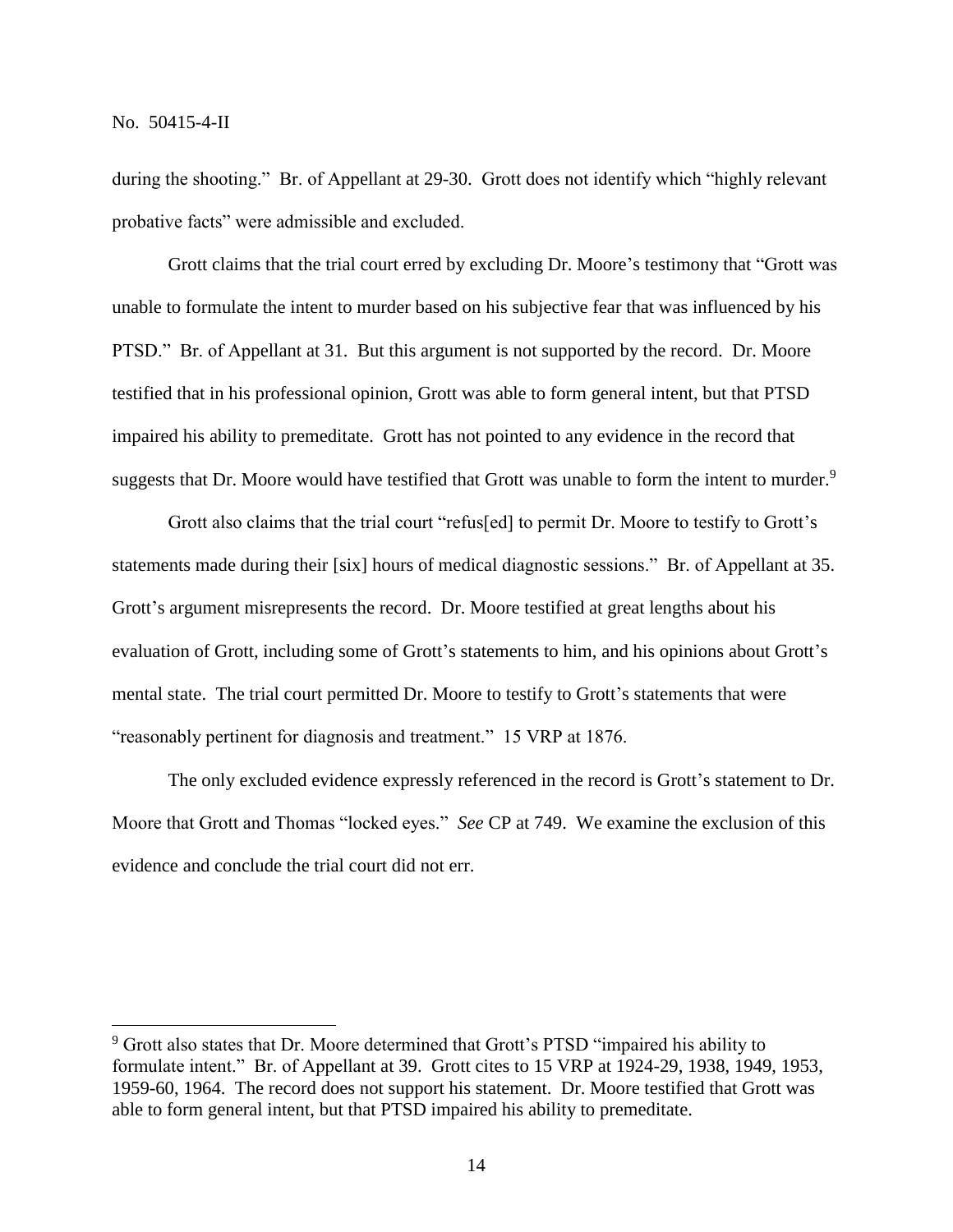# 1. *Grott's Statement to Dr. Moore*

Although Grott argues that the trial court "refused to permit Grott to discuss . . . his experience prior to and during the shooting incident" the only specific statement that the trial court excluded was Grott's statement that he and Thomas locked eyes immediately before the shooting. Br. of Appellant at 33. Accordingly, we apply Grott's arguments to the exclusion of this statement. Grott argues that his statements to Dr. Moore were admissible under ER  $803(a)(4)$ , and that the exclusion of the statements violated his right to present a complete defense of diminished capacity and self-defense.

When a defendant argues that an evidentiary ruling violates their constitutional right to present a defense, we apply a two-step standard of review to determine whether a trial court erred in an evidentiary ruling, and whether that ruling deprived a defendant's right to present a defense. *State v. Arndt*, 194 Wn.2d 784, 797, 45 P.3d 696, 703 (2019). In reviewing a trial court's evidentiary rulings for an abuse of discretion, we defer to the trial court's evidentiary rulings unless "'no reasonable person would take the view adopted by the trial court.'" *State v. Clark*, 187 Wn.2d 641, 648, 389 P.3d 462 (2017) (quoting *State v. Atsbeha*, 142 Wn.2d 904, 914, 16 P.3d 626 (2001)).

We review de novo whether a defendant was deprived of their right to present a defense. *Clark*, 187 Wn.2d at 649. Criminal defendants have the right to present a defense. U.S. CONST. amend. VI; WASH. CONST., art. I, § 22; *State v. Wittenbarger*, 124 Wn.2d 467, 474, 880 P.2d 517 (1994). However, because that right is not absolute, "the State's interest in excluding evidence must be balanced against the defendant's need for the information sought to be admitted." *Arndt*, 194 Wash.2d 812. Evidentiary "rules do not abridge an accused's right to present a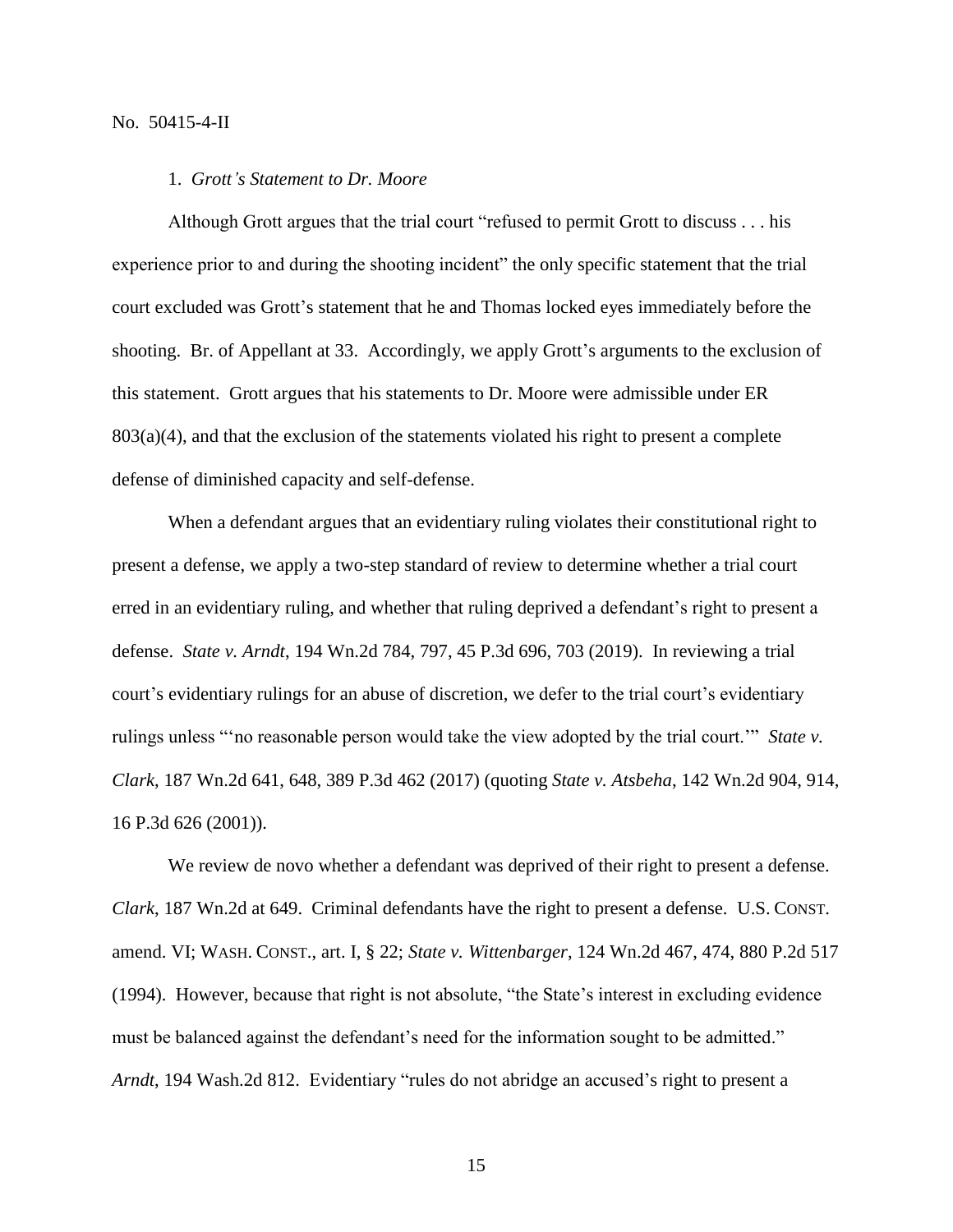defense so long as they are not 'arbitrary' or 'disproportionate to the purposes they are designed to serve.'" *U.S. v Scheffer*, 523 U.S. 303, 308, 118 S. Ct. 1261, 1264, 140 L. Ed. 2d 413 (quoting *Rock v. Arkansas*, 483 U.S. 44, 55, 107 S. Ct. 2704, 97 L. Ed. 2d 37 (1987)).

*a. The Trial Court Did Not Abuse its Discretion by Excluding Grott's Statement to Dr. Moore*

Under ER  $801(c)$ , "hearsay" is "a statement, other than one made by the declarant while testifying at the trial or hearing, offered in evidence to prove the truth of the matter asserted." Hearsay generally is inadmissible under ER 802, but ER 803 provides several exceptions to that rule of inadmissibility. *State v. Alvarez-Abrego*, 154 Wn. App. 351, 366, 225 P.3d 396, *review denied*, 168 Wn.2d 1042 (2010).

ER 803(a)(4) provides a hearsay exception for "[s]tatements made for purposes of medical diagnosis or treatment and describing medical history, or past or present symptoms, pain, or sensations, or the inception or general character of the cause or external source thereof insofar as reasonably pertinent to diagnosis or treatment." This exception applies to statements reasonably pertinent to medical diagnosis. *State v. Doerflinger*, 170 Wn. App. 650, 664, 285 P.3d 217 (2012), *review denied*, 177 Wn.2d 1009 (2013).

Here, as the proponent of the evidence, Grott had the burden of demonstrating a proper purpose. *State v. Gresham*, 173 Wn.2d 405, 420, 269 P.3d 207 (2012). Grott sought to introduce his statement to Dr. Moore that he and Thomas locked eyes under ER  $803(a)(4)$  as a statement pertinent to diagnosis. The trial court ruled that while Dr. Moore could testify to his opinions and to how PTSD may have affected Grott on the day of the shooting, Grott could not introduce his statement through Dr. Moore that he and Thomas locked eyes.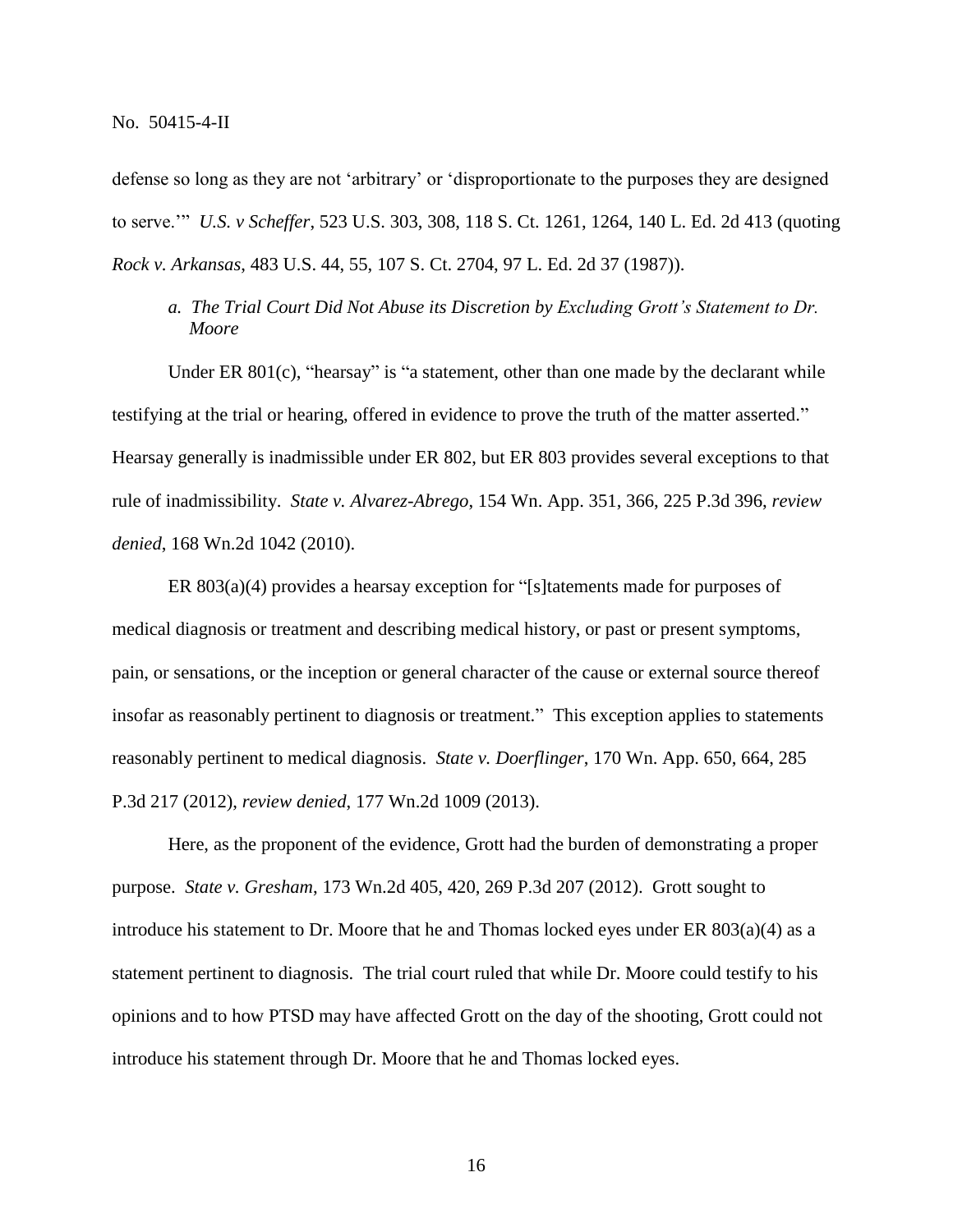Grott sought to introduce this statement to support his defense theory that he was threatened by Thomas and shot to defend himself. But under ER 803(a)(4) Dr. Moore could testify to this statement only if it was necessary and pertinent to his diagnosis. Grott never established at trial, and makes no attempt to explain on appeal, how the statement was necessary and pertinent to Dr. Moore's diagnosis. Dr. Moore diagnosed Grott with PTSD based on Grott's history, and then explained how Grott may have been impacted by PTSD, including opining that on the day of the shooting, Grott felt that he did not have "any other alternative but to defend himself." 15 VRP at 1964-65. Because Grott failed to demonstrate that his statement to Dr. Moore was necessary and pertinent to Dr. Moore's diagnosis of PTSD, the trial court did not abuse its discretion in ruling that the statement was hearsay, and that it was not admissible under ER 803(a)(4).

# *b*. *The Exclusion of Inadmissible Hearsay Evidence Did Not Deprive Grott of His Right to Present a Defense*

The defendant's right to present a defense is subject to "established rules of procedure and evidence designed to assure both fairness and reliability in the ascertainment of guilt and innocence." *Chambers v. Mississippi*, 410 U.S. 284, 302, 93 S. Ct. 1038, 35 L. Ed. 2d 297 (1973). When a defendant argues that a trial court violated his Sixth Amendment right to present a defense, we employ a two-step standard of review. *State v. Arndt*, 194 Wn.2d 784, 797, 453 P.3d 696, 703 (2019). We first review evidentiary ruling for an abuse of discretion, then we review whether such rulings violated the defendant's right to present a defense de novo. *Arndt*, 194 Wn.2d 797.

"A defendant's constitutional right to present a defense is not absolute." *Arndt*, 194 Wn.2d 812. We balance the State's interest in excluding evidence against the defendant's need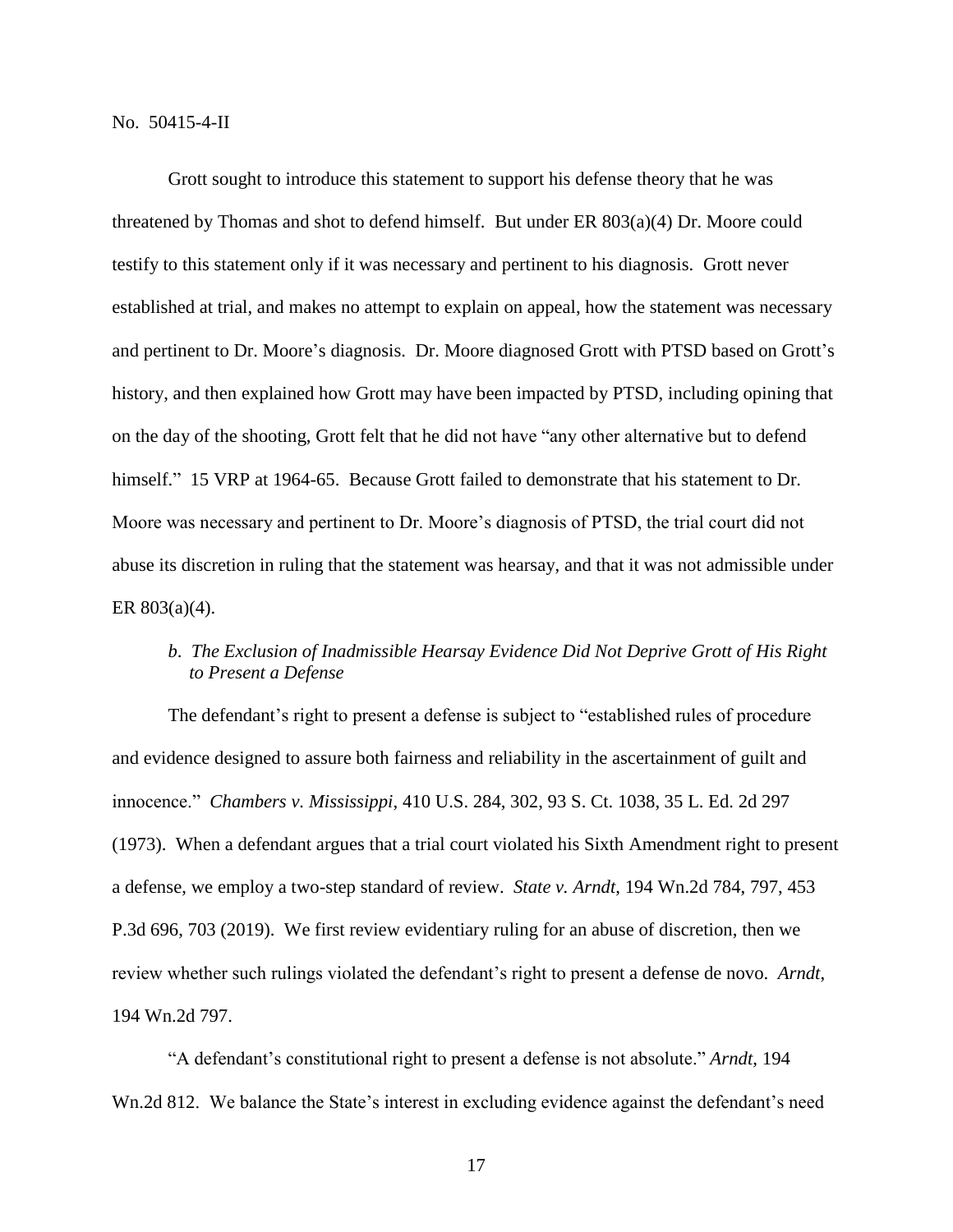for the desired information to be admitted. *Arndt*, 194 Wn.2d 812. However, "[i]n some instances regarding evidence of high probative value, it appears no state interest can be compelling enough to preclude its introduction consistent with [the defendant's right to present a defense]." *Arndt*, 194 Wn.2d at 812 (internal citation omitted). "[A]llowing [inadmissible hearsay] places the defendant's version of the facts before the jury without subjecting the defendant to cross-examination. This deprives the State of the benefit of testing the credibility of the statements and also denies the jury an objective basis for weighing the probative value of the evidence." *State v. Finch* 137 Wn.2d 792, 825, 975 P.2d 967 (1999) (plurality opinion) (internal citation omitted).

Here, Grott was able to present his theory of the case. He was able to present evidence about his fear and his state of mind at the time of the shooting. The statement Grott sought to admit is not highly probative. Considering this evidence, the State's interests in testing the evidence, the jury's ability to determine the value of the evidence, and the fact that Grott was able to argue his theory of the case, we hold that Grott's right to present a defense was not violated.

Grott also argues that "if the jury heard Grott's version of the incident, the result could have differed because the jury would have understood that Grott had reason to believe he was in imminent threat of death." Brief of Appellant at 34. In this argument, Grott does not mention that his out of court statements were covered under the medical diagnosis hearsay exception. Instead, he seems to argue that because he was denied a chance to put on substantive evidence relating to his own percipient knowledge of the incident via the testimony of his expert witness, he was denied his right to present a defense. Essentially Grott argues that the right to a defense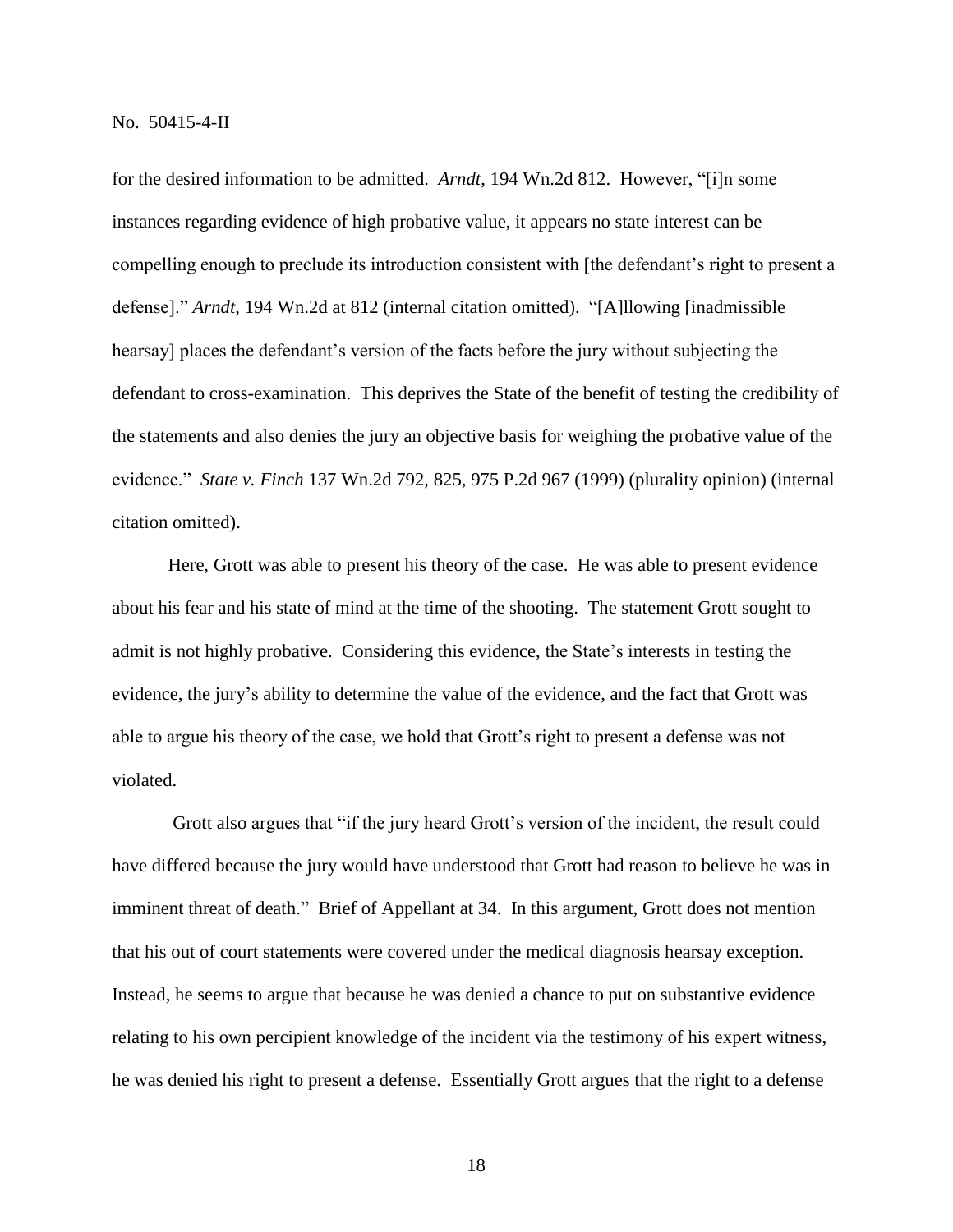$\overline{a}$ 

overrides the rule against hearsay. But, as explained in *Arndt*, this is not the rule our Supreme Court requires us to follow, thus, Grott's argument fails.

We hold that the trial court did not deprive Grott of his right to present a defense.

B. SELF-DEFENSE INSTRUCTION FOR ASSAULT

Grott argues for the first time on appeal that the trial court's self-defense instruction pertaining to first degree assault was constitutionally deficient. Specifically, he asserts that the trial court failed to instruct the jury that it should consider the facts and circumstances known to Grott at the time of *and prior to* the incident, as provided in WPIC 17.02.<sup>10</sup> Grott's argument fails.

Generally, we will not consider an issue raised for the first time on appeal. RAP 2.5; *State v. Grott*, 195 Wnd.2d 256, 267, 458 P.3d 750 (2020). But, an exception exists if an appellant can demonstrate a manifest error affecting a constitutional right. *Grott*, 195 Wn.2d at 267. To demonstrate manifest constitutional error, the appellant must identify a constitutional error and show actual prejudice—that the alleged error actually affected his rights at trial. *Grott*, 195 Wn.2d at 269.

A jury instruction that misstates the law of self-defense is an error of constitutional magnitude that can be raised for the first time on appeal. *State v. Kyllo*, 166 Wn.2d 856, 862,

 $10$  Grott proposed WPIC 17.02 as an instruction for defense of murder, including the bracketed language of "prior to." CP at 770, 771. But WPIC 17.02 provides that the instruction should be used "for any charge other than homicide or attempted homicide. If homicide is involved, use WPIC 16.02." 11 WASHINGTON PRACTICE: WASHINGTON PATTERN JURY INSTRUCTIONS: CRIMINAL 17.02 note on use at 181 (4th ed. 2016). Here, the trial court instructed the jury in accordance with WPIC 16.02 for defense of murder, including the bracketed language of "prior to." CP at 1029. Grott did not take exception to the trial court's instructions.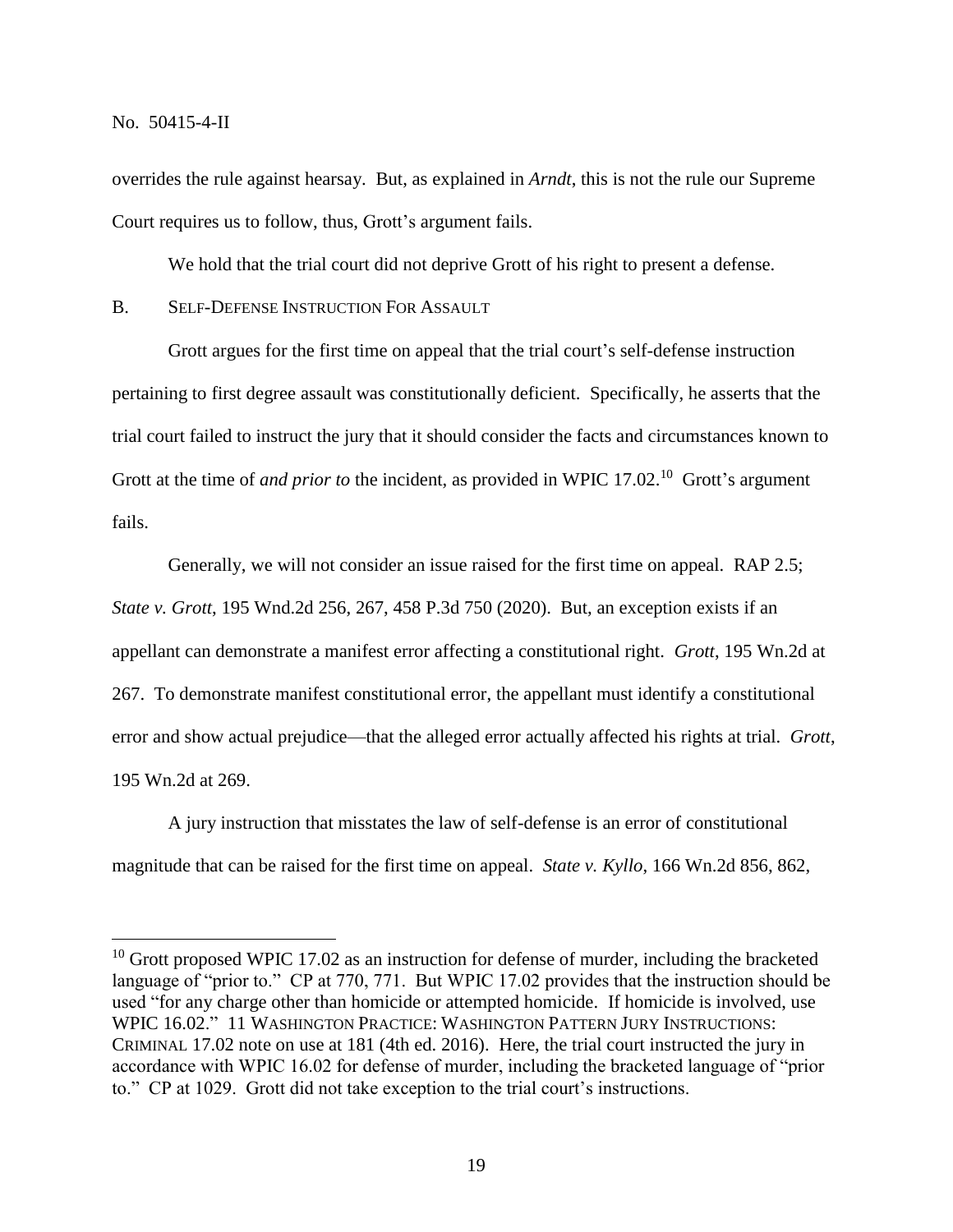. . . .

215 P.3d 177, 180 (2009). This is because the State must disprove self-defense beyond a reasonable doubt when properly raised. *Kyllo*, 166 Wn2d at 862. Accordingly, we will review an alleged error that a self-defense jury instruction misstates the law raised for the first time on appeal. RAP 2.5(a)(3); *State v. McCreven*, 170 Wn. App. 444, 462, 284 P.3d 793 (2012).

Jury instructions are sufficient if they allow both parties to argue their theory of the case, are not misleading, and, when read as a whole, properly inform the trier of fact of the applicable law. *State v. Harris*, 164 Wn. App. 377, 383, 263 P.3d 1276 (2011). We evaluate a challenged jury instruction in the context of the instructions as a whole. *McCreven*, 170 Wn. App. at 461- 62. Self-defense instructions must make the relevant legal standard "'manifestly apparent to the average juror.'" *State v. Allery*, 101 Wn.2d 591, 595, 682 P.2d 312 (1984) (quoting *State v. Painter*, 27 Wn. App. 708, 713, 620 P.2d 1001 (1980)). The jury is to asses a claim of selfdefense "from the standpoint of the reasonably prudent person, knowing all the defendant knows and seeing all the defendant sees." *State v. Janes*, 121 Wn.2d 220, 238, 850 P.2d 495 (1993). The jury must evaluate self-defense from the defendant's point of view as conditions appeared to him at the time of the act. *Allery*, 101 Wn.2d at 594.

Here, the trial court instructed the jury on self-defense to assault, following WPIC 17.02.

It is a defense to a charge of assault that the force used was lawful as defined in this instruction.

The person using the force may employ such force and means as a reasonably prudent person would use under the same or similar conditions as they appeared to the person, taking into consideration all of the facts and circumstances known to the person at the time of the incident.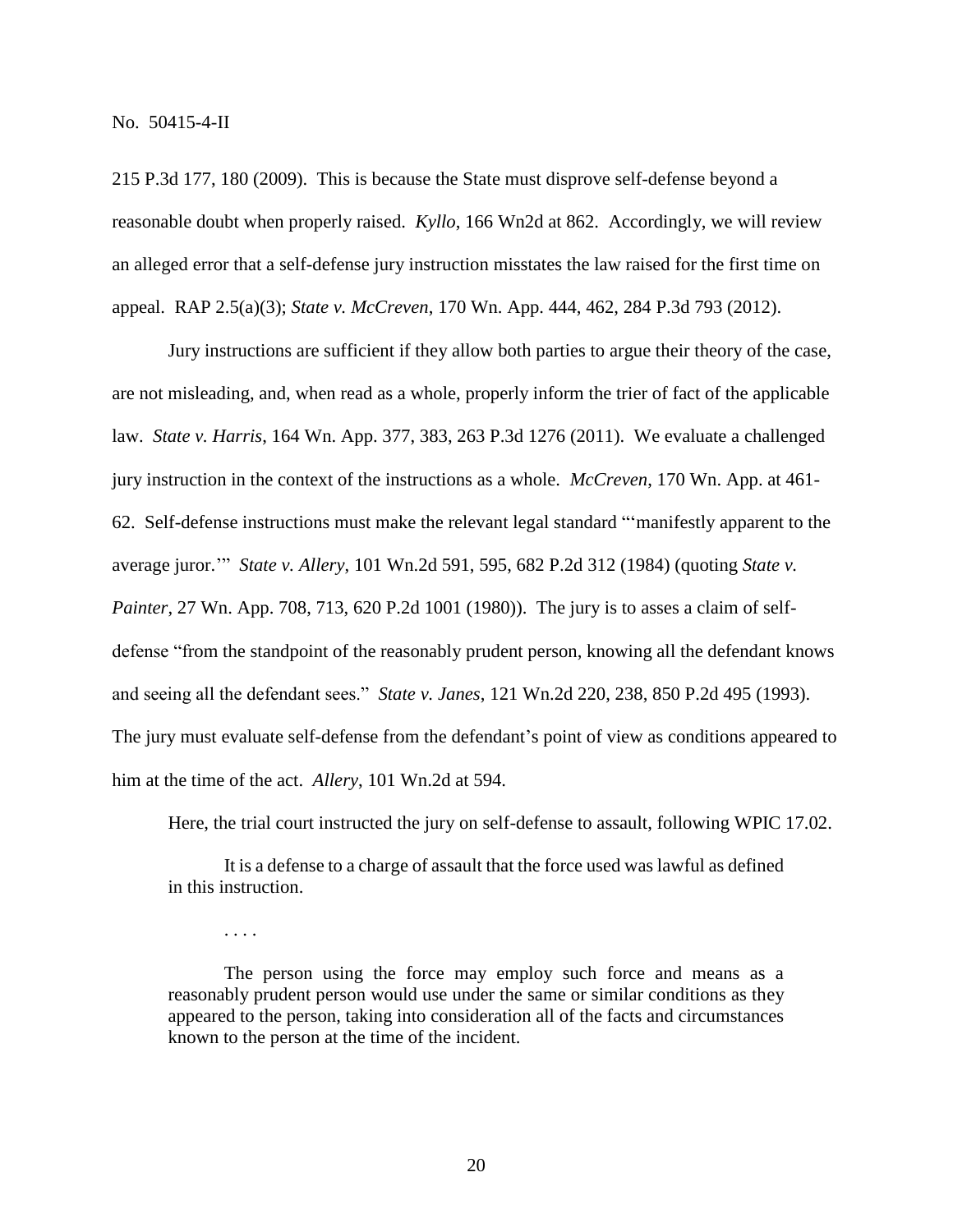$\overline{a}$ 

CP at 1030 (Jury Instruction 34).<sup>11</sup> Grott argues that the trial court erred by failing to include the bracketed language of "and prior to." Br. of Appellant at 53. Grott claims that the instruction "did not explicitly inform the jury that it should consider the facts and circumstances known to Grott *prior to* the incident." Br. of Appellant at 53.

We hold that the failure to include the "prior to" language did not prevent the jury from considering the events leading up to the shooting in determining whether Grott was acting in self-defense. Although it omitted this language from the instruction, the trial court explicitly instructed the jury that it was to consider "all of the facts and circumstances known to the person at the time of the incident." CP at 1030. In addition, this instruction required the State to disprove self-defense beyond a reasonable doubt.

When read as a whole, the trial court's jury instructions correctly stated the law, did not restrict Grott's ability to argue his theory of the case, and made it "manifestly apparent" that the jury could consider the prior events between Grott and Thomas.<sup>12</sup> Accordingly, we hold that the trial court's instructions on self-defense were a proper statement of the law and that the legal standard of self-defense was manifestly apparent to the jury.

# E. ALTERNATIVE MEANS OF ASSAULT WITHOUT A UNANIMITY INSTRUCTION

Grott argues that he was denied his constitutional right to jury unanimity when he was "charged with assault in the first degree by a single means, but the jury was presented with argument exclusively defining the uncharged alternative means." Br. of Appellant at 63. He

<sup>&</sup>lt;sup>11</sup> The trial court's instruction followed the language set forth in WPIC 17.02.

 $12$  Moreover, we note that Grott made arguments at the close of trial that the victim "very likely" had a loaded gun in his hand and was facing Grott moments before and during the shootout. VRP at 2282.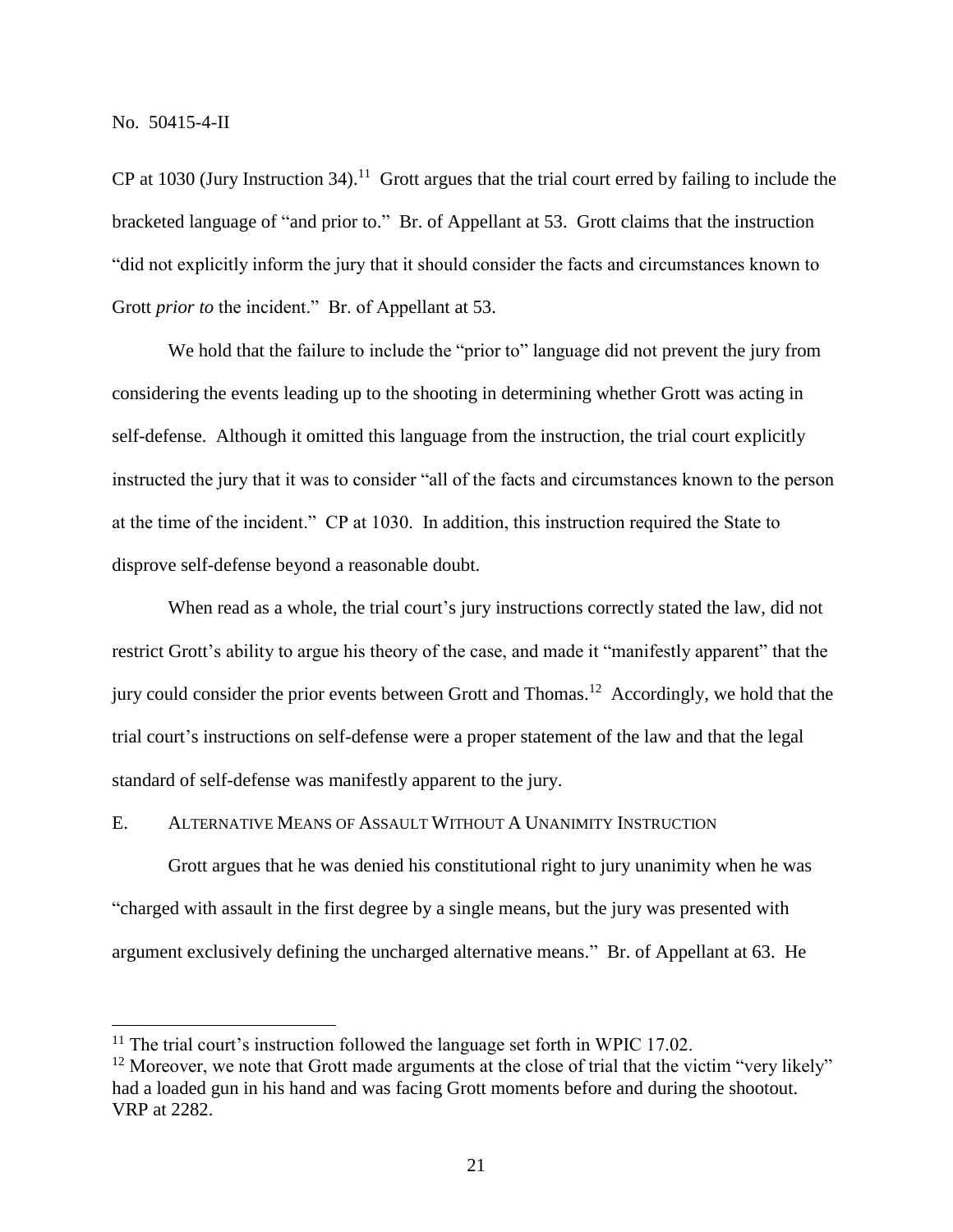argues that the "error was compounded by the jury instruction defining assault by alternative means." Br. of Appellant at 62. Grott's claim fails.

Criminal defendants have a constitutional right to a unanimous jury verdict. *State v. Armstrong*, 188 Wn.2d 333, 339, 394 P.3d 373 (2017); *Ramos v. Louisiana*, \_\_\_ U.S. \_\_\_, 140 S. Ct. 1390, 1397, 206 L. Ed. 2d 583 (2020). We review constitutional issues de novo. *Armstrong*, 188 Wn.2d at 339. Grott's claim fails because the jury was presented with only one means of assault, and the common law definitions of assault do not constitute alternative means of committing assault.

Assault in the first degree is an alternative means crime. *State v. Smith*, 159 Wn.2d 778, 784, 154 P.3d 873 (2007). Our Supreme Court has limited the reach of the alternative means doctrine to "those alternative means directly provided for by the assault statutes." *Smith*, 159 Wn.2d at 784. RCW 9A.36.011 describes three means of committing first degree assault:

(1) A person is guilty of assault in the first degree if he or she, with intent to inflict great bodily harm:

(a) Assaults another with a firearm or any deadly weapon or by any force or means likely to produce great bodily harm or death; or

(b) Administers, exposes, or transmits to or causes to be taken by another, poison, the human immunodeficiency virus as defined in chapter 70.24 RCW, or any other destructive or noxious substance; or

(c) Assaults another and inflicts great bodily harm.

Former RCW 9A.36.011 (1997).

Washington recognizes three common law definitions of assault: (1) an attempt, with unlawful force, to inflict bodily injury upon another; (2) an unlawful touching with criminal intent; and (3) putting another in apprehension of harm whether or not the actor intends to inflict or is incapable of inflicting that harm. *Stevens*, 158 Wn.2d at 310-11. The common law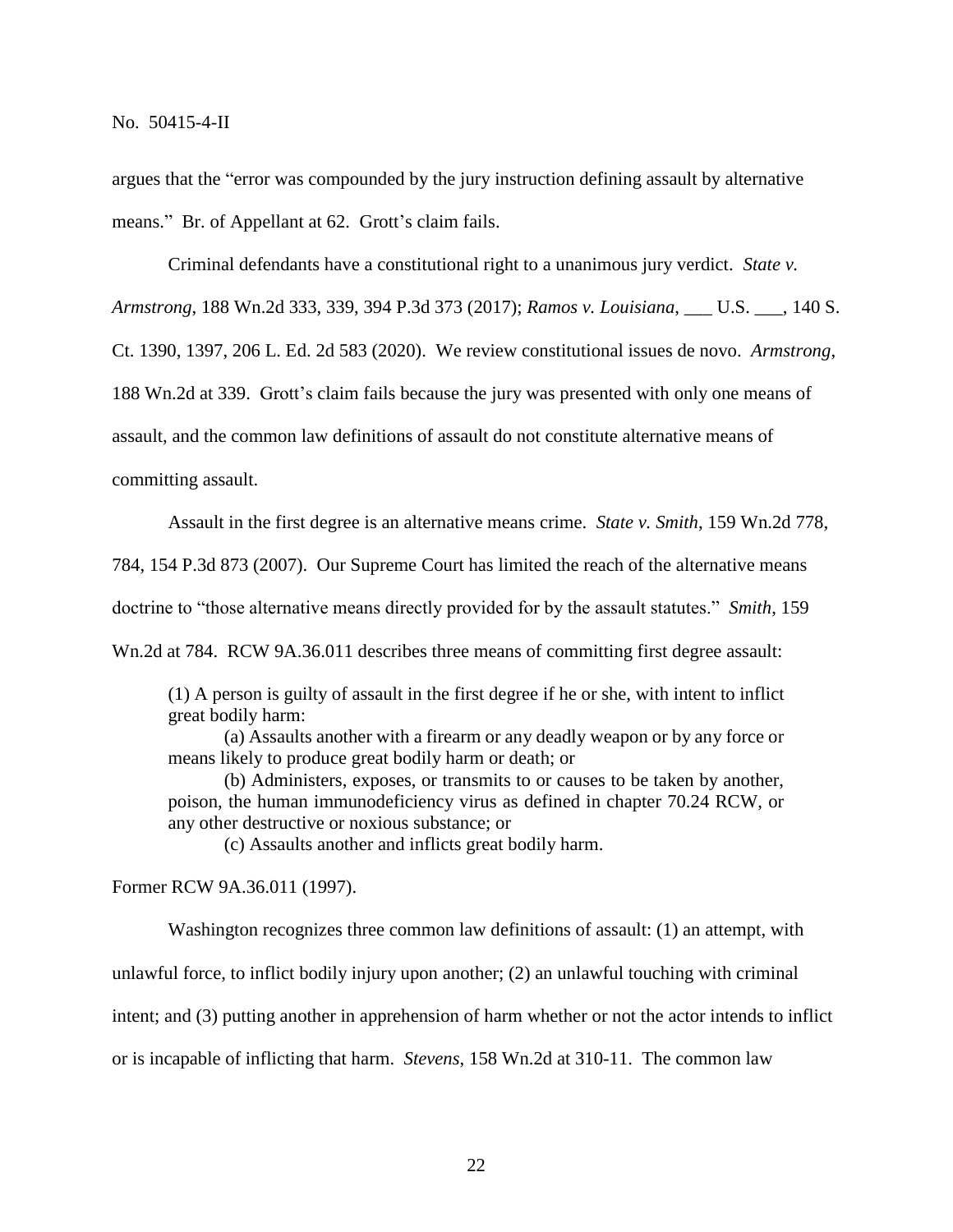definitions of assault do not constitute alternative means of committing assault. *Smith*, 159 Wn.2d at 784.

The State charged Grott with seven counts of first degree assault with a firearm under RCW 9A.36.011(1)(a). As Grott acknowledges, the trial court instructed the jury on only one means of committing first degree assault. The jury instructions also gave the common law definitions of assault.

Grott contends that the State argued in its closing argument that he committed first degree assault based on uncharged alternative means of intending to cause fear—an alternative means created by the common law definition of assault. Therefore, he argues that without a unanimity instruction, the jury would have been confused about whether it could convict him based on the State's argument, or based on the charged means, as provided in the jury instructions.

Grott's argument rests on the false premise that the common law definitions of assault constitute alternative means of assault. Washington courts have repeatedly held that the common law definitions of assault do not constitute alternative means. *Smith*, 159 Wn.2d at 784-86 (noting the "line of decisions . . . holding that the reach of the alternative means doctrine has not been extended to encompass a mere definitional instruction"). Moreover, where, as here the jury was instructed on only one means of committing assault, this is not an alternative means case. CP at 1022-28; s*ee Smith*, 159 Wn.2d at 790. Grott's argument fails.

# F. PROSECUTORIAL MISCONDUCT

Grott argues that the prosecutor committed flagrant and ill-intentioned misconduct by (1) commenting on Grott's right to silence; (2) misstating the law on (a) reasonable doubt, (b) intent related to assault, (c) self-defense; (3) shifting the burden of proof of justifiable homicide and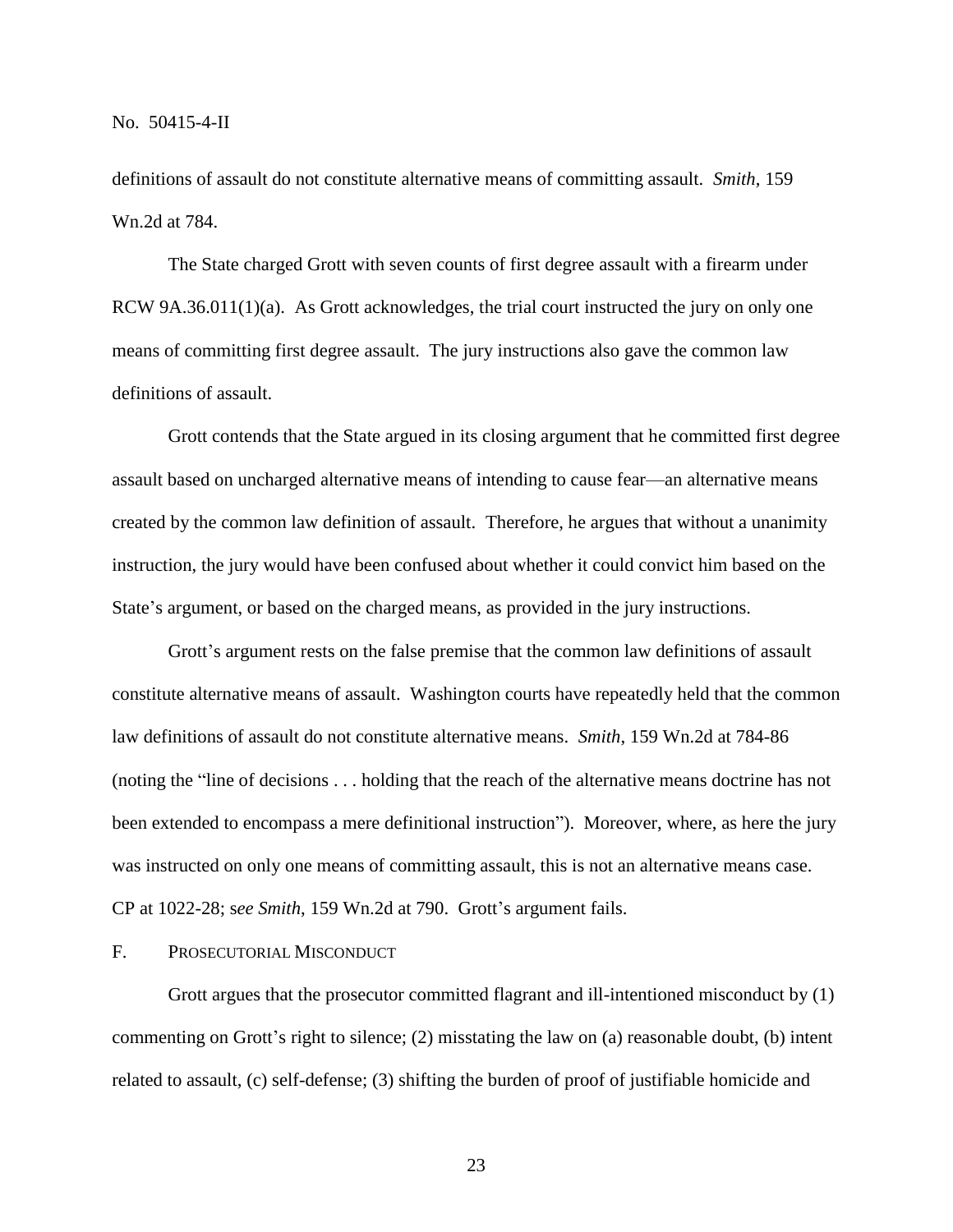self-defense; (4) appealing to the passions and prejudices of the jury; and (5) expressing a personal opinion on Grott's guilt. We disagree.

To establish prosecutorial misconduct, a defendant bears the burden of proving that "'the prosecutor's conduct was both improper and prejudicial in the context of the entire record and the circumstances at trial.'" *State v. Thorgerson*, 172 Wn.2d 438, 442, 258 P.3d 43 (2011) (quoting *State v. Magers*, 164 Wn.2d 174, 191, 189 P.3d 126 (2008)). If a defendant establishes that the prosecutor's conduct was improper, we then determine whether he was prejudiced. *State v. Emery*, 174 Wn.2d 741, 760, 278 P.3d 653 (2012). Where, as here, a defendant fails to object to alleged prosecutorial misconduct, he is deemed to have waived any error unless he shows the misconduct "was so flagrant and ill-intentioned that an instruction could not have cured the resulting prejudice." *Emery*, 174 Wn.2d at 760-61. To meet this heightened standard, the defendant must show that "(1) 'no curative instruction would have obviated any prejudicial effect on the jury' and (2) the misconduct resulted in prejudice that 'had a substantial likelihood of affecting the jury verdict.'" *Emery*, 174 Wn.2d at 761 (quoting *Thorgerson*, 172 Wn.2d at 455).

In reviewing a prosecutor's comments during closing argument, we look to the context of the total argument, the issues presented in the case, the evidence addressed in the argument, and the jury instructions. *State v. Jackson*, 150 Wn. App. 877, 883, 209 P.3d 553 (2009). A prosecutor has wide latitude to draw reasonable inferences from the evidence and to express such inferences to the jury during closing argument. *Thorgerson*, 172 Wn.2d at 448.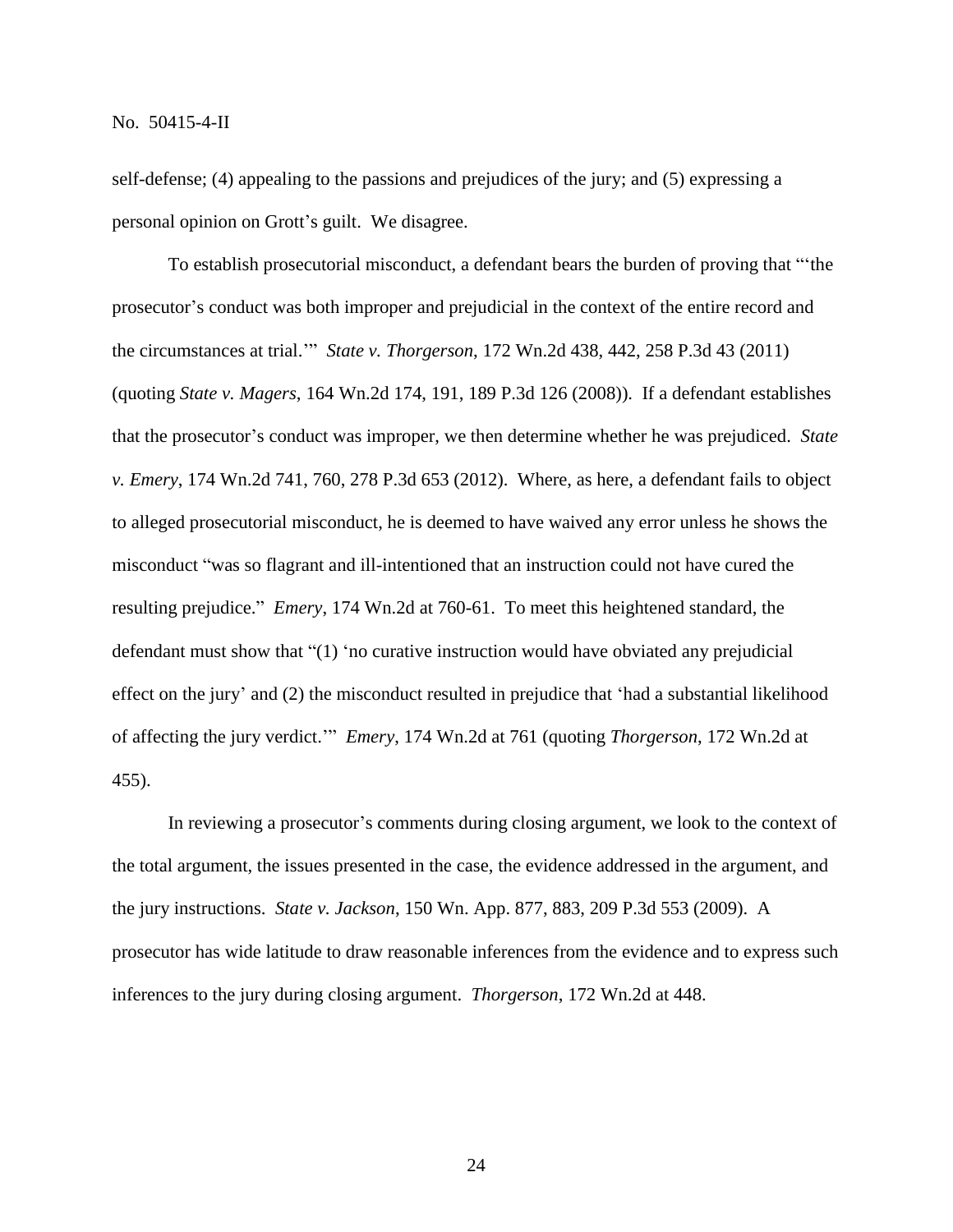$\overline{a}$ 

1. *Comment on Grott's Right to Silence*

Grott argues that the prosecutor impermissibly commented on his silence and lack of testimony. We disagree.

The Fifth Amendment privilege against self-incrimination prohibits the State from using a defendant's pre-arrest silence as substantive evidence of guilt. *State v. Burke*, 163 Wn.2d 204, 217, 181 P.3d 1 (2008).

Grott argues that the State used two instances of Grott's pre-arrest silence as substantive evidence of guilt—his fleeing the scene after the shooting and his failure to mention self-defense to police officers. Grott contends that the State's remark about Grott fleeing the scene after the shooting allowed an inference that "if Grott was innocent, it was his job to explain this to the jury." Br. of Appellant at 69. He further claims that the prosecutor improperly "argued that if Grott genuinely acted in self-defense[,] he would have explained this to the police." Br. of Appellant at 69. He contends that the prosecutor argued for the jury to infer guilt based on Grott's silence.

Grott mischaracterizes the evidence and the State's closing argument. The prosecutor's remarks about Grott leaving the scene and Washington State were based on admitted evidence that Grott fled the scene of the shooting, and then drove to California.<sup>13</sup> Evidence of flight from a crime scene is admissible as evidence of guilt. *State v. McDaniel*, 155 Wn. App. 829, 854, 230 P.3d 245 (2010). Further, the prosecutor's comment that "someone acting in self-defense doesn't behave that way[,] [h]e flees all of the way to California" is a reasonable argument based on the evidence and theories presented at trial. VRP at 2233. And, prosecutors are afforded

<sup>&</sup>lt;sup>13</sup> Grott did not object to the admission of evidence of his flight from the scene.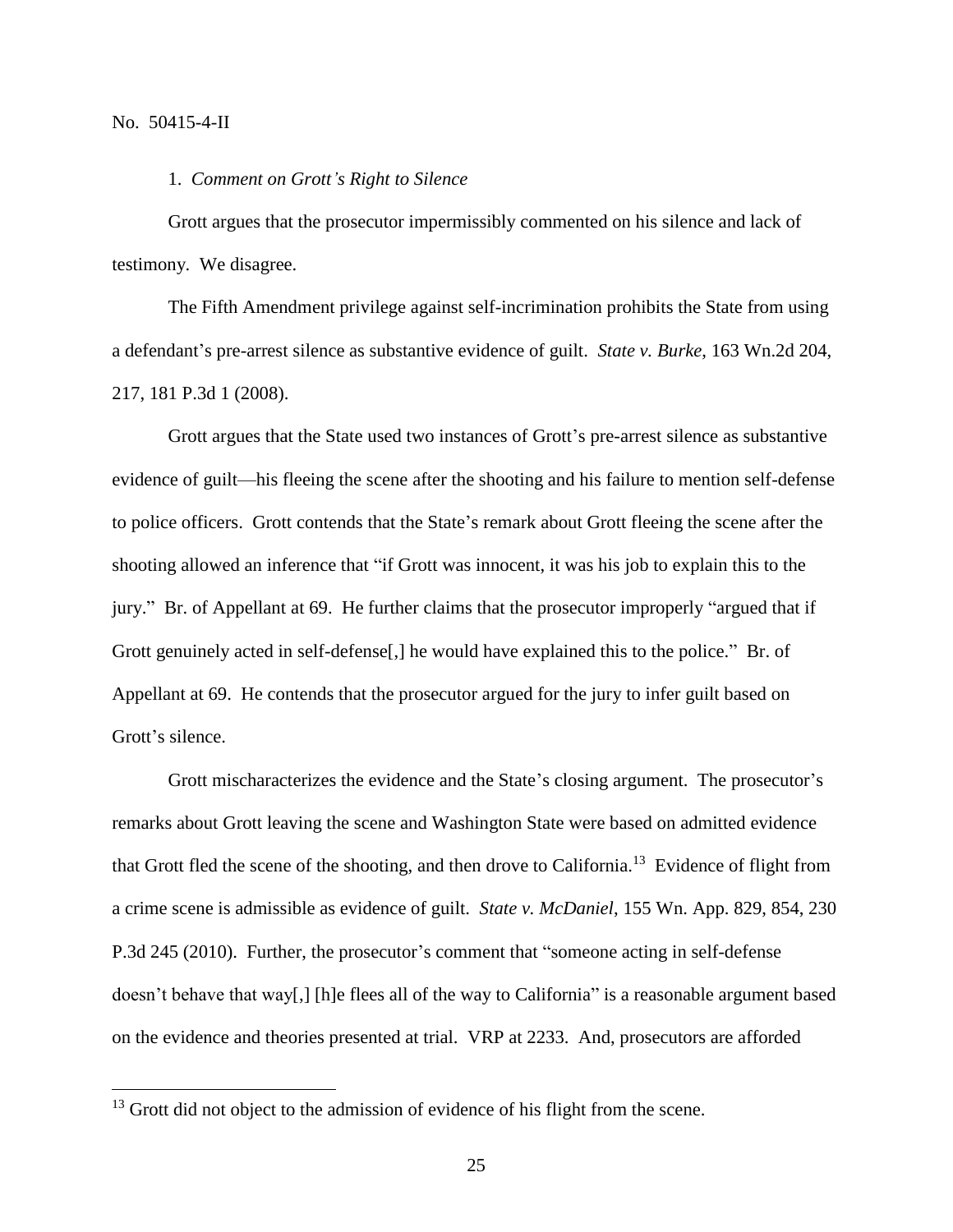wide latitude in closing arguments to draw inferences from the evidence. *Thorgerson*, 172 Wn.2d at 448. Accordingly, the prosecutor's statements were not improper comments on Grott's silence.

The prosecutor did not argue that Grott's silence was substantive evidence of guilt. Instead, the State argued its theory of the crime, referencing evidence in the record, which was not improper. *See State v. Nordlund*, 113 Wn. App. 171, 189-90, 53 P.3d 520 (2002) (holding that the State did not commit prosecutorial misconduct by referring to admissible evidence showing noncooperation of the defendant is an inference to consciousness of guilt). Grott fails to demonstrate that the prosecutor's argument was improper.

#### 2. *Misstatement of the Law*

Grott argues that the prosecutor misstated the law on (a) reasonable doubt, (b) intent related to assault, and (c) self-defense. We disagree.

A prosecutor commits misconduct by misstating the law. *State v. Allen*, 182 Wn.2d 364, 373, 341 P.3d 268 (2015). Such misstatements have "grave potential to mislead the jury." *State v. Davenport*, 100 Wn.2d 757, 763, 675 P.2d 1213 (1984). The court shall declare the law, and legal questions are decided by the court, not the jury. *State v. Clausing*, 147 Wn.2d 620, 629, 56 P.3d 550 (2002). "'[S]tatements as to the law in closing argument are to be confined to the law set forth in the instructions.'" *State v. Huckins*, 66 Wn. App. 213, 217, 836 P.2d 230 (1992), *review denied*, 120 Wn.2d 1020 (1993) (quoting *State v. Mak*, 105 Wn.2d 692, 726, 718 P.2d 407, *cert. denied*, *Mak v. Washington*, 479 U.S. 995, 107 S. Ct. 599, 93 L. Ed. 2d 599 (1986)).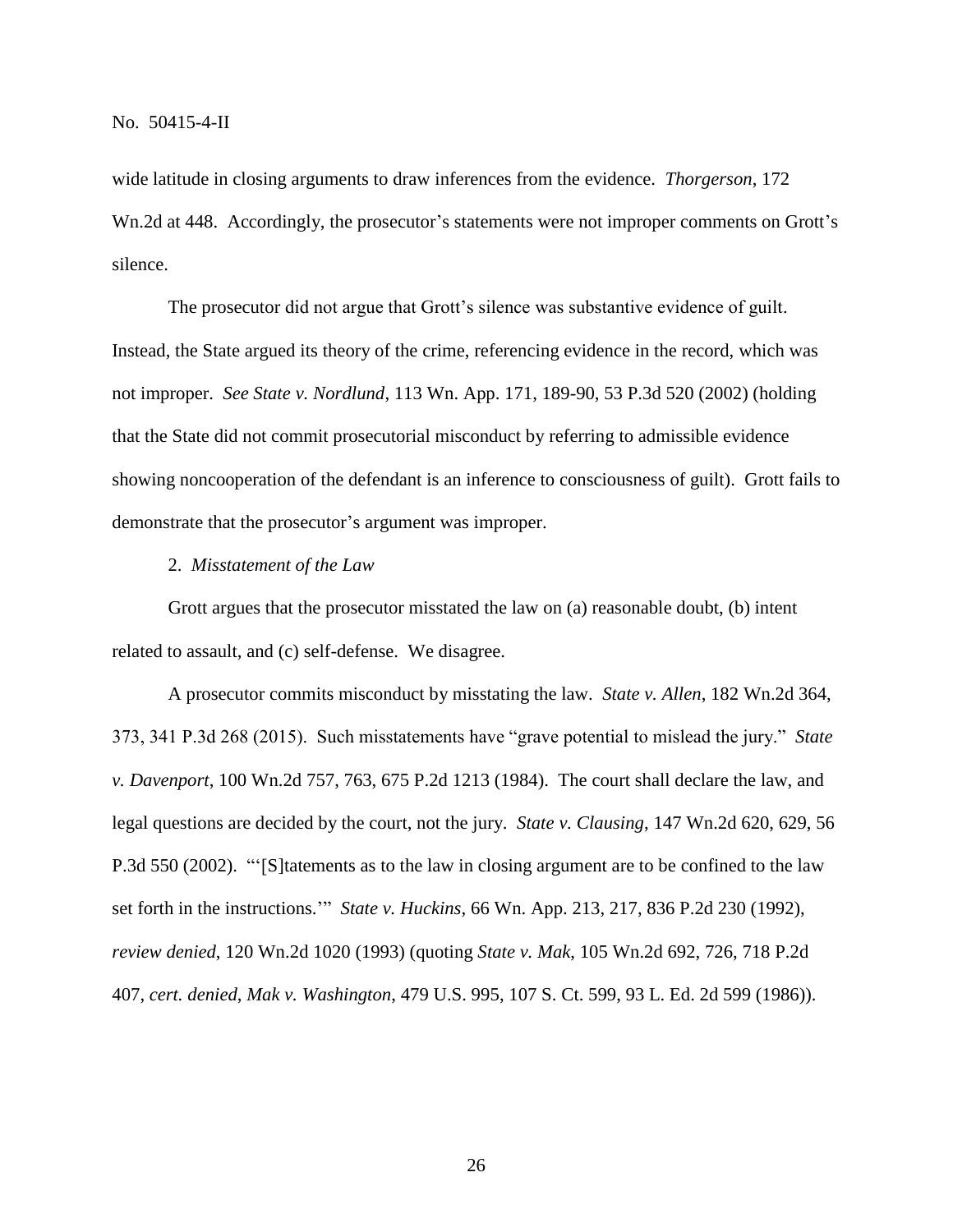## a. *Reasonable Doubt*

Grott claims that the prosecutor misstated the standard of reasonable doubt. Specifically, he asserts that the prosecutor lowered its burden of proof by encouraging the jury to "follow their gut intuition" when arguing "'you know that he did it, you have an abiding belief, and you know that he is guilty.'" Br. of Appellant at 71 (quoting 18 VRP at 2251). Grott's claim fails.

After the State's closing argument, the trial court excused the jury and noted that it "always had some concerns about the words 'abiding belief'" and wanted to address the issue with the parties before continuing. 18 VRP at 2252. Grott's trial counsel told the court that he was not concerned about the State's argument. The parties agreed that the court would remind the jury that the lawyers' remarks and arguments are intended to help the jury understand evidence, that the lawyers' remarks and arguments are not evidence, that the law is contained in the court's instructions, and that the jury should disregard any remark not supported by evidence or by the law in the court's instructions.

Grott argues that the prosecutor's comment that abiding belief is "to know" relieved the State of its burden of proof under *State v. Oxier*,<sup>14</sup> *United States v. Hernandez*,<sup>15</sup> *State v. Lindsay*, <sup>16</sup> and *In re the Personal Restraint of Glasmann*. 17 Those cases are inapplicable here.

 $\overline{a}$ 

<sup>14</sup> 175 W. Va. 760, 764, 338 S.E.2d 360 (1985).

<sup>15</sup> 176 F.3d 719, 727 (3d Cir. 1999).

<sup>16</sup> 180 Wn.2d 423, 436, 326 P.3d 125 (2014).

<sup>17</sup> 175 Wn.2d 696, 713, 286 P.3d 673 (2012).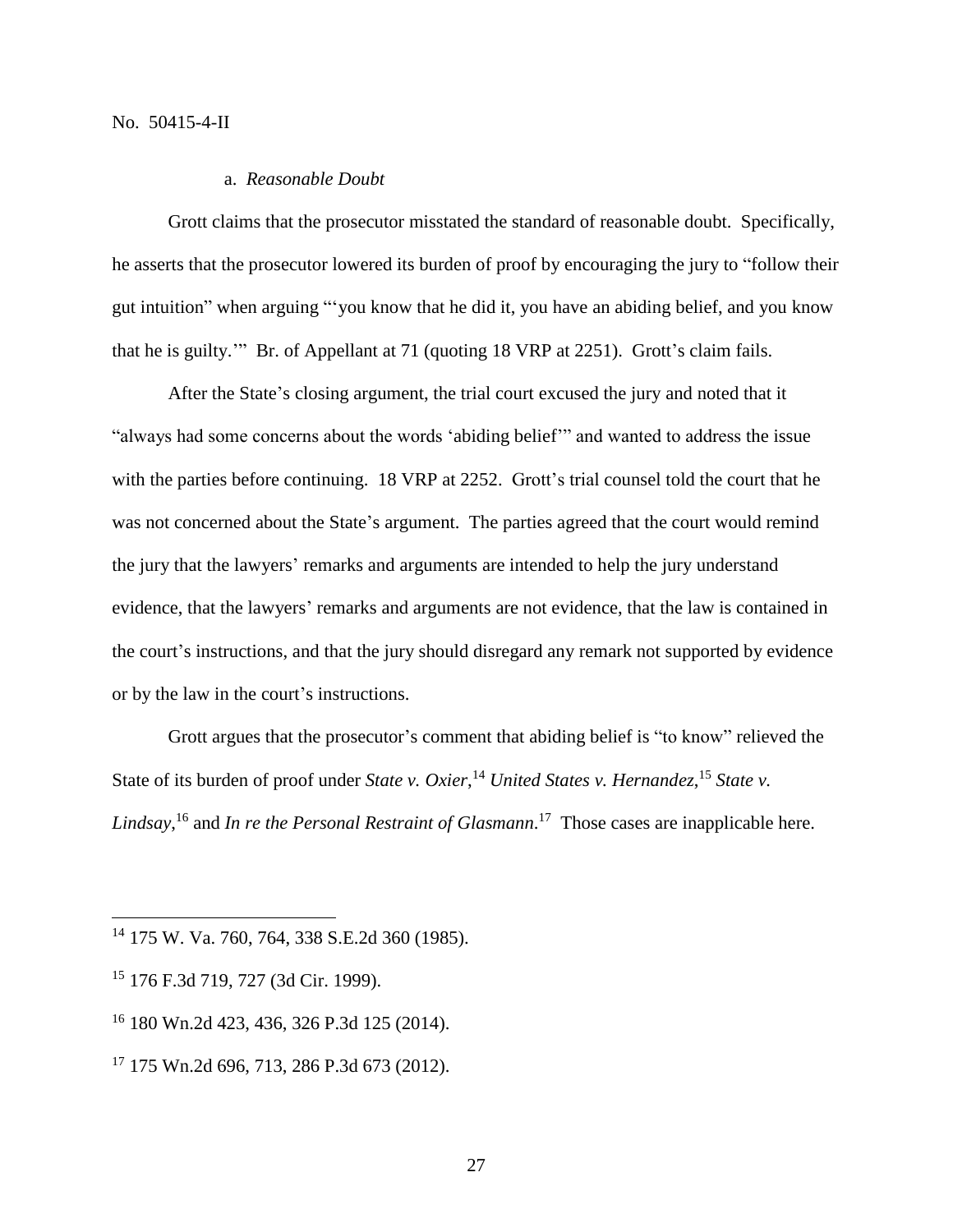$\overline{a}$ 

*Oxier*, a West Virginia case from 1985, does not support Grott's claim. In that case, the court, although disapproving of the prosecutor's statement,<sup>18</sup> stated, "As this case is reversed on other grounds, we need not determine whether the prosecutor's closing remarks constituted plain error because defense counsel failed to object to them." *Oxier*, 175 W. Va. at 763.

*Hernandez*, a Third Circuit Court of Appeals case from 1999, addressed the defendant's challenge to the district court's oral instruction to the jury about reasonable doubt.<sup>19</sup> Hernandez, 176 F.3d at 727. The statements made by the court in *Hernandez* are distinguishable from the argument here.

*Lindsay* is also inapplicable. There, the prosecutor made a "jigsaw puzzle analogy," which several cases had previously criticized. *Lindsay*, 180 Wn.2d at 436. The Court held that "the quantifying of the standard of proof by means of this jigsaw puzzle analogy [was] improper." *Lindsay*, 180 Wn.2d at 436.

And lastly, *Glasmann* is also inapplicable. There, the prosecutor argued that "in order to reach a verdict, [the jury] must decide whether the defendant told the truth when he testified," insinuating that the jury could acquit only if it believed the defendant. *Glasmann*, 175 Wn.2d at

<sup>&</sup>lt;sup>18</sup> In *Oxier*, the prosecutor in closing argument stated: "We don't want any mealy-mouthed verdicts from any jury saying oh, no, he's not guilty and they didn't prove this and they didn't prove that. If you have a gut reaction in your heart right now, on behalf of the citizens of the State of West Virginia I ask that you find this defendant guilty." *Oxier*, 175 W. Va. at 764 n.5.

<sup>&</sup>lt;sup>19</sup> The District Court told the jury: "How do you decide what is proof beyond a reasonable doubt? There is no specific definition. I'm sorry to tell you, but there are none. It's what you in your own heart and your own soul and your own spirit and your own judgment determine is proof beyond a reasonable doubt*.*" *Hernandez*, 176 F.3d at 729 (emphasis omitted).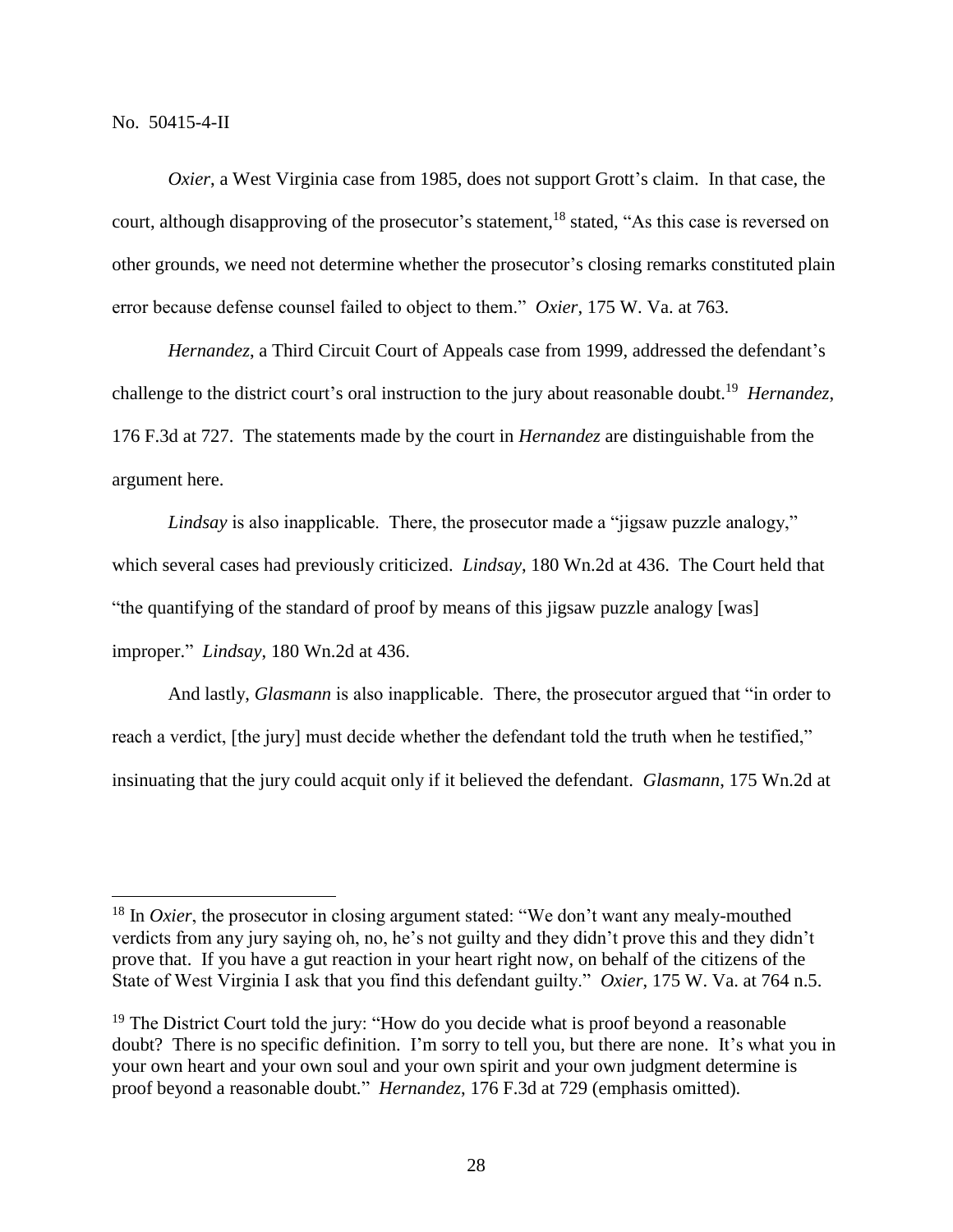713. The Court held that the prosecutor misstated the burden of the proof, noting that the error "in and of itself would probably not justify reversal." *Glasmann*, 175 Wn.2d at 714.

The prosecutor did not misstate the law. Accordingly, we hold that Grott's argument that the prosecutor committed misconduct by misstating the standard for reasonable doubt fails.

#### b. *Intent*

Grott argues that the prosecutor misstated the law on intent required for first degree assault. The portion of the record that he cites to is the prosecutor's discussion of transferred intent. But Grott's argument is that the common law definitions of assault constitute elements of first degree assault, and the prosecutor's description of the common law definitions of assault encouraged the jury to convict based on an "uncharged element of assault." Br. of Appellant at 77. Grott's argument fails because, as discussed above, the common law definitions of assault do not create alternative means or elements of assault, thus the prosecutor's argument was proper.

### c. *Self-Defense*

Grott argues that the prosecutor misstated the law on self-defense "by arguing that if the victims' experienced fear, Grott was guilty because he would have been guilty if they had been struck by a bullet." Br. of Appellant at 78. We disagree.

In arguing against Grott's self-defense theory, the prosecutor stated:

If you have any doubt as to whether or not this was not reasonable, if you think for a moment this was not—that this was reasonable, look at those videos again. Tell that to Deborah Green. Tell that to Karmenita. Tell it to Petra. Their fear that he put them in is part of whether or not the force that he used was reasonable. We have to conclude that, if they got hit, it was reasonable because that's the force that he used. It was not reasonable. It wasn't self-defense. There is no reason that you should consider it to be self-defense.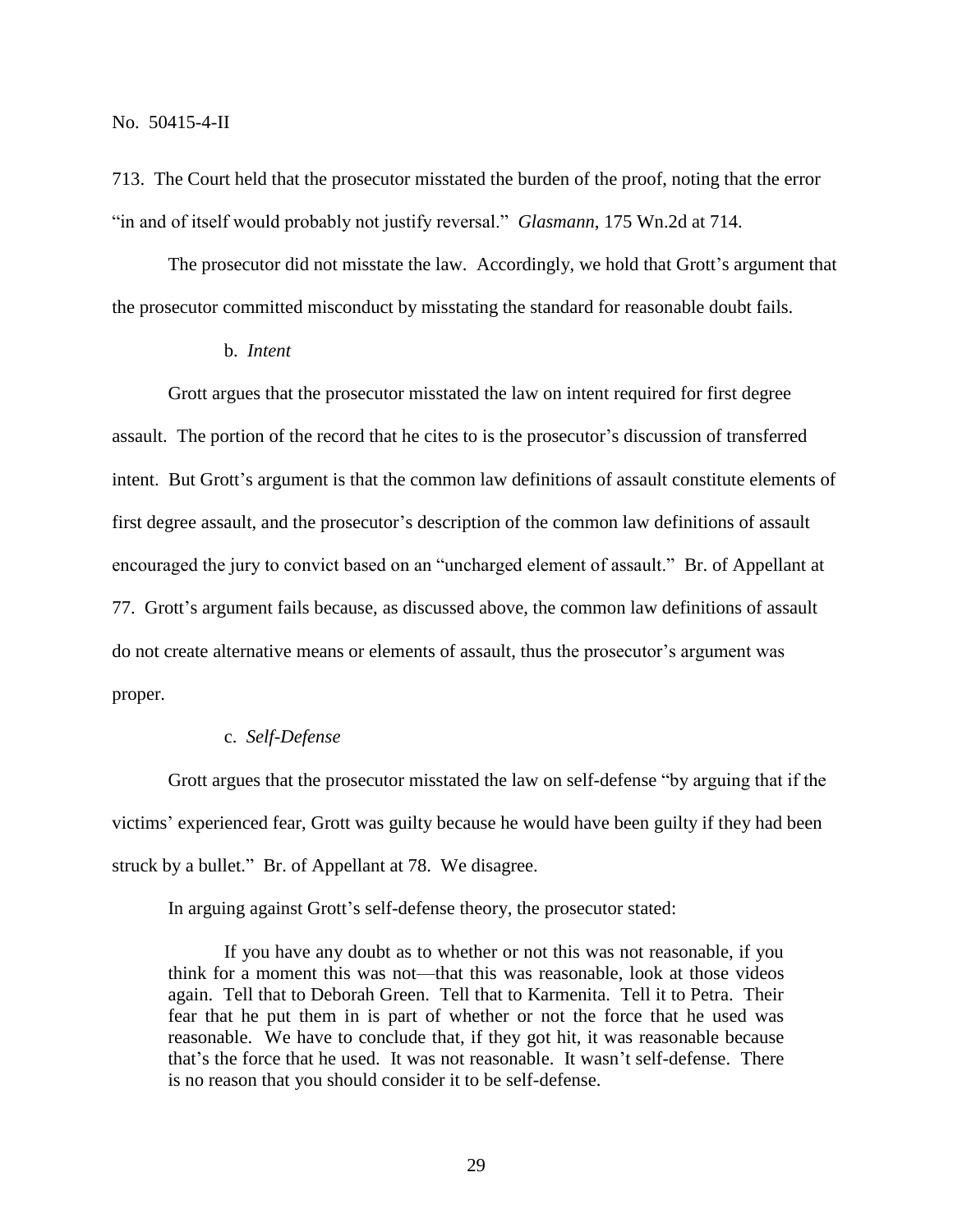#### 18 VRP at 2242.

Grott fails to mention that the trial court was concerned about the prosecutor's statement and, after discussion with counsel, issued a curative instruction. Specifically, the court instructed the jury:

I was concerned that there may have been some confusion about when someone can use—employ force in defense of a charge of assault. Those are contained in the instructions. I would remind you that at least a portion of those instructions provide that the person using the force may employ such force and means as a reasonably prudent person would use under the same or similar conditions as they appeared to the person, taking into consideration all of the facts and circumstances known to the person at the time of the incident.

#### 18 VRP at 2260.

To the extent that Grott argues that the trial court's instruction was insufficient and that prejudice resulted in spite of it, he failed to challenge the instruction at trial, and fails to provide meaningful argument or authority on appeal.

Even if the prosecutor's statement was improper, Grott has not demonstrated that the court's curative instruction did not remedy any prejudice. The trial court, in addressing concerns about the State's closing argument, raised precisely this issue. The trial court offered a curative instruction, which Grott agreed to. He has not demonstrated that the curative instruction was insufficient. We presume that the jury follows instructions. *Anderson*, 153 Wn. App. at 428. Accordingly, Grott fails to demonstrate that any alleged misconduct was flagrant and ill intentioned.

## 3. *Burden of Proof for Justifiable Homicide and Self-Defense*

Grott argues that the State shifted the burden of proof on self-defense and justifiable homicide. Specifically, Grott argues that the prosecutor shifted the burden of proof when he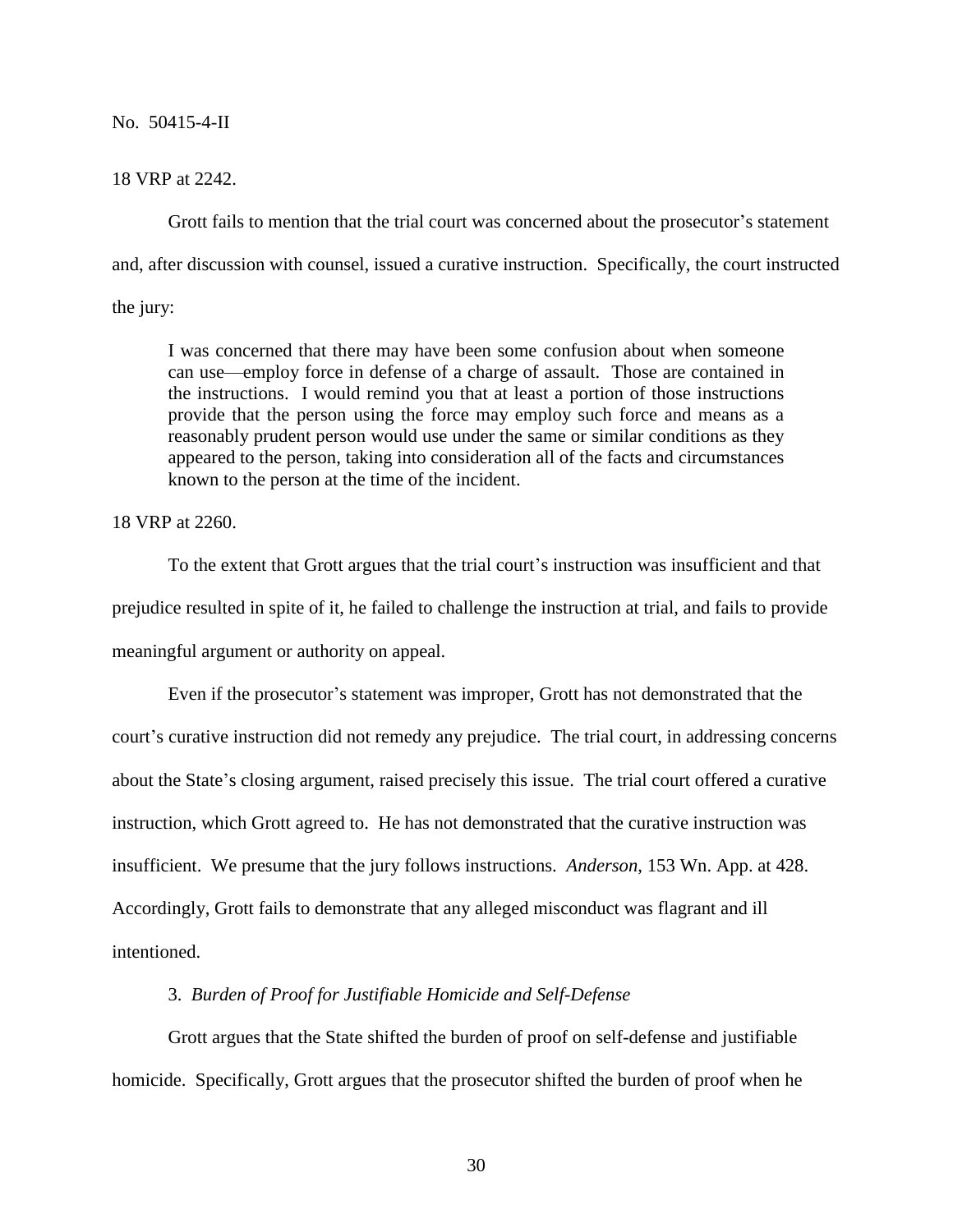argued: "Absent somebody explaining to us that the defendant—absent—there is no evidence that the defendant believed self-defense was necessary." Br. of Appellant at 79-80 (emphasis omitted) (quoting 18 VRP at 2241). We hold that the State did not shift the burden of proof.

"Arguments by the prosecution that shift or misstate the State's burden to prove the defendant's guilt beyond a reasonable doubt constitute misconduct." *State v. Lindsay*, 180 Wn.2d at 434.

The trial court sua sponte raised concerns regarding possible burden shifting. 18 VRP at 2254. When the trial court raised its concerns about the State's argument, Grott noted that he had been concerned about counsel "start[ing] down the road of we didn't hear from [Grott], and it was kind of an implication that they don't know something because [Grott] didn't tell them. *I think he stopped short.* That's what perked me up more than anything else." 18 VRP at 2254 (emphasis added).

Grott's trial counsel was correct. The prosecutor stopped short of shifting the burden. Thus, Grott's argument fails.

## 4. *Appeal to the Passions and Prejudice of the Jury*

Grott argues that the prosecutor appealed to the passions and prejudice of the jury "by arguing they needed to find Grott guilty of assault or else they would be sending a message to the world that it is ok[ay] to shoot a gun 'no matter how many people could have died that day." Br. of Appellant at 82 (quoting 18 VRP at 2308). We disagree.

Prosecutors commit misconduct when they use arguments to inflame the passions or prejudices of the jury. *Glasmann*, 175 Wn.2d at 704. It also is improper for a prosecutor to tell the jury that its verdict will reflect on society in general or send a message to others. *State v.*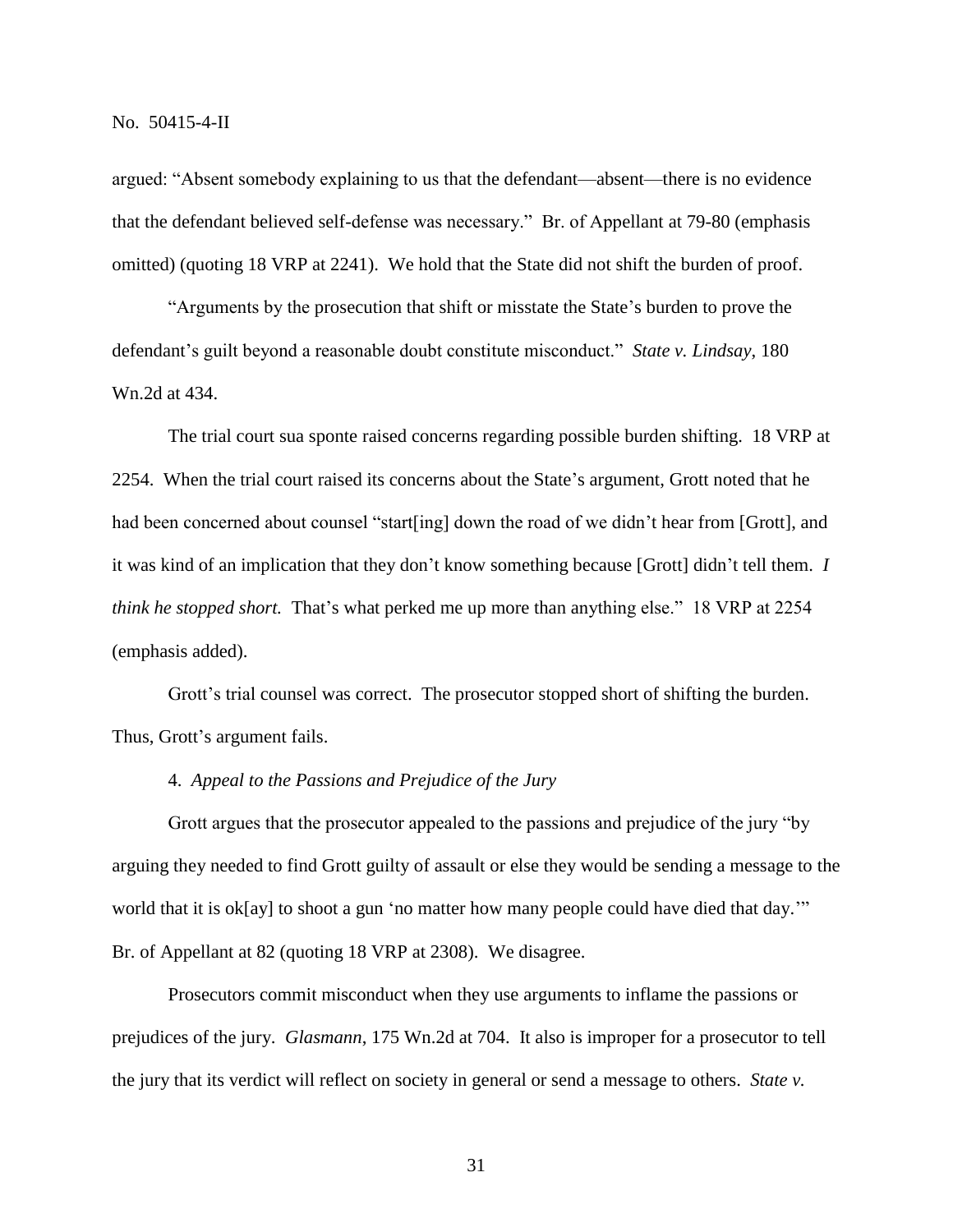*Powell*, 62 Wn. App. 914, 918, 816 P.2d 86 (1991). Arguments appealing to the passions or prejudices of the jury create a danger that the jury may convict for reasons other than the evidence. *State v. Ramos*, 164 Wn. App. 327, 338, 263 P.3d 1268 (2011).

Grott misrepresents the record. The prosecutor neither argued nor suggested that the jury should find Grott guilty to "send a message." And the prosecutor did not encourage the jury to convict Grott based on a sense of social responsibility or to send a message. The prosecutor was applying the self-defense principles to the facts of the case. Because the prosecutor did not make a "send a message" argument, Grott's claim that the prosecutor committed misconduct by arguing that the jury "would be sending a message" fails. Br. of Appellant at 82.

5. *Expression of Personal Opinion on Grott's Guilt*

Grott argues that the prosecutor argued his personal opinion of Grott's guilt. Specifically, he argues that the prosecutor erred in stating, "There is really not a doubt about any

of this."<sup>20</sup> 18 VRP at 2234. We disagree.

 $\overline{a}$ 

A prosecutor may not express a personal opinion regarding the defendant's guilt. *State v. McKenzie*, 157 Wn.2d 44, 53, 134 P.3d 221 (2006). However, a prosecutor may argue from the facts presented at trial that the defendant is guilty. *McKenzie*, 157 Wn.2d at 53. "'In other words, there is a distinction between *the individual opinion of the prosecuting attorney, as an independent fact, and an opinion based upon or deduced from the testimony in the case*.'" *McKenzie*, 157 Wn.2d at 53 (quoting *State v. Armstrong*, 37 Wash. 51, 54-55, 79 P. 490 (1905)).

 $20$  Grott did not object below. Grott fails to provide relevant authority or meaningful argument supporting his contention that the prosecutor's statement was improper. He also fails to argue that the allegedly improper statement was so flagrant and ill-intentioned that it could not have been addressed with a curative instruction.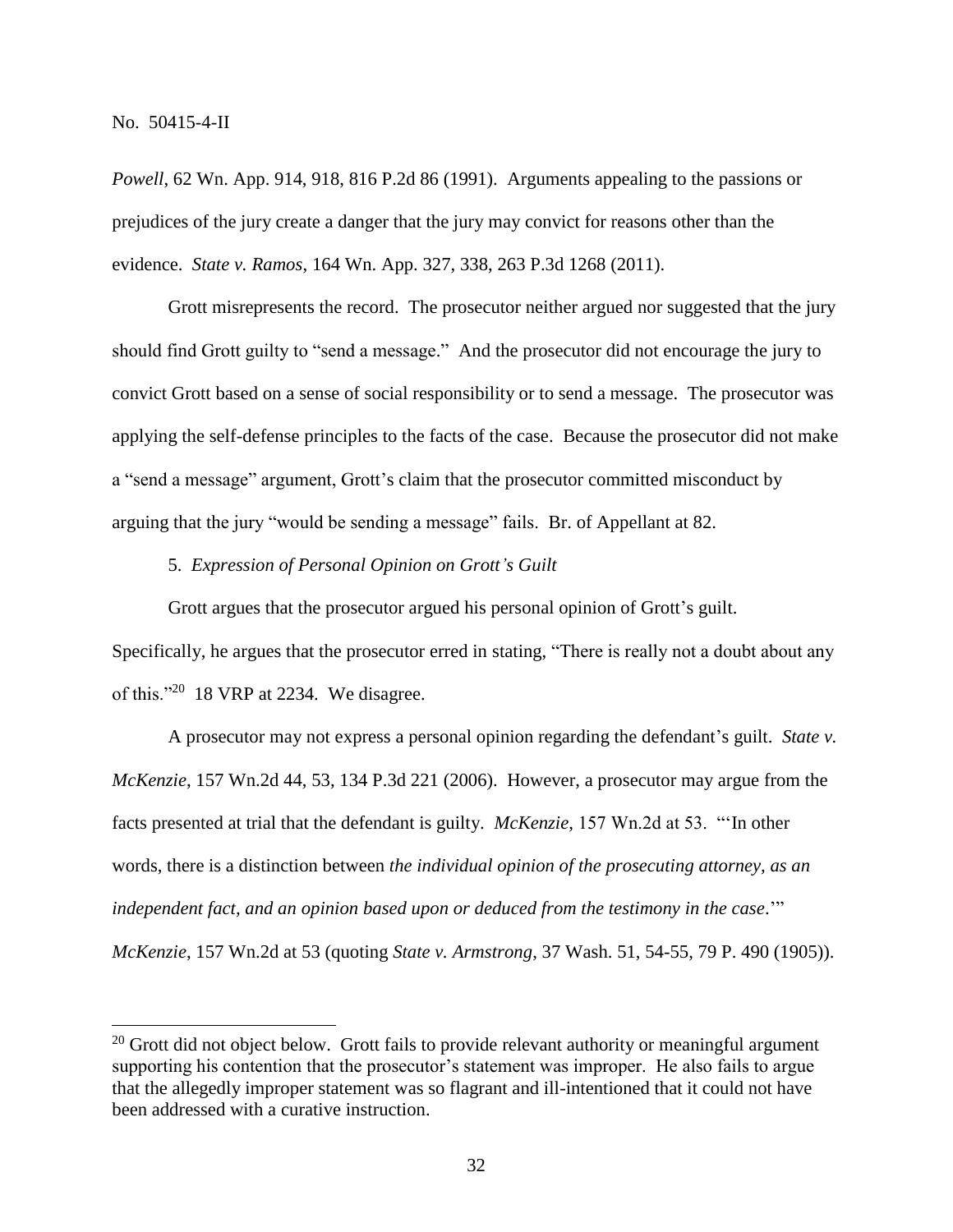Here, the prosecutor did not express his personal opinion about Grott's guilt.

Considering the prosecutor's statement in the context of the entire argument, the prosecutor was arguing that it had proved the elements of first degree assault. The prosecutor is entitled to argue reasonable inferences from the evidence, and to argue in support of the State's theory. *Thorgerson*, 172 Wn.2d at 448. Because the argument was not improper, Grott's argument fails.

G. FIREARM ENHANCEMENTS

Grott argues that the sentencing court erred by refusing to impose concurrent sentences for the firearm enhancements based on his diminished capacity. He argues that the court misunderstood its authority to impose such a sentence. Grott's brief does not provide any citation to the record or any explanation of the trial court's alleged error. Instead he baldly contends that the firearm enhancement portion of his sentence violates the Eighth Amendment's protection against cruel and unusual punishment. This argument fails.

Pursuant to RCW 9.94A.533(3)(e), firearm enhancements are "mandatory, shall be served in total confinement, and shall run consecutively to all other sentencing provisions, including other firearm or deadly weapon enhancements." This statutory language deprives sentencing courts of the discretion to impose an exceptional sentence with regard to firearm enhancements. *See* RCW 9.94A.533(3)(e); *State v. Brown*, 139 Wn.2d 20, 29, 983 P.2d 608 (1999), *overruled on other grounds by State v. Houston-Sconiers*, 188 Wn.2d 1, 391 P.3d 409 (2017).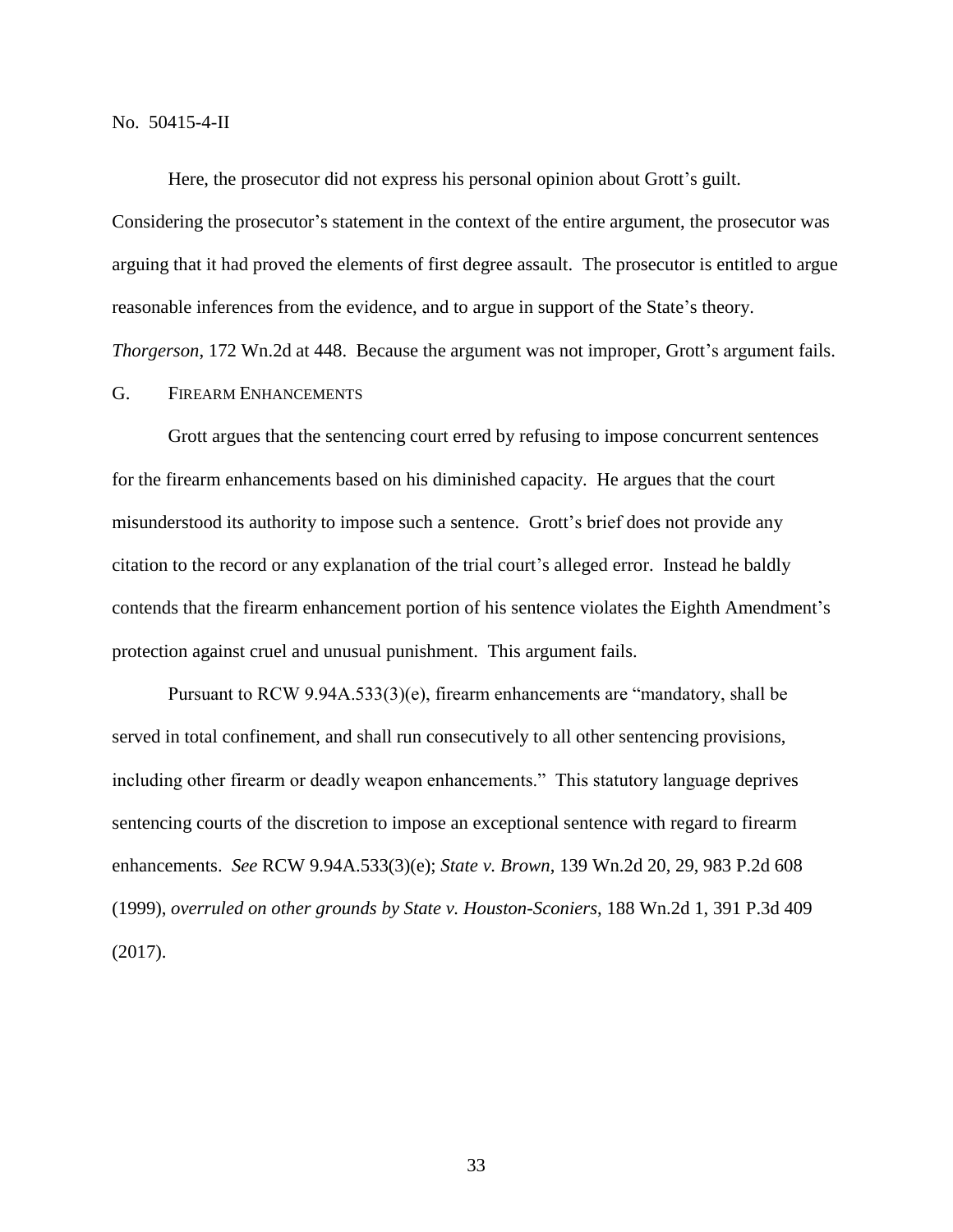At sentencing, the court found that the evidence regarding Grott's PTSD and how it contributed to his conduct was "compelling," and found "based on the purposes of the Sentencing Reform Act [of 1981], chapter 9.94A RCW, that the operation of the multiple offense policy per RCW 9.94A.589 was clearly excessive under the circumstances of this case, at least as it relates to the stacking of the Assault 1 counts and in consideration of the mandatory firearm sentencing enhancements for all counts." Suppl. CP at 1119. The court also found that it did not have discretion to impose sentencing enhancements concurrently, and that *Houston-Sconiers* was inapplicable.

The trial court was correct; *Houston-Sconiers* is inapplicable here. In *Houston-Sconiers*, the Court held that "sentencing courts must have complete discretion to consider mitigating circumstances associated with the youth of any juvenile defendant." 188 Wn.2d at 21. The reasoning in *Houston-Sconiers* was based on neurological differences based on age—not on diminished capacity due to PTSD.<sup>21</sup> Grott's claim fails.

188 Wn.2d at 9.

 $\overline{a}$ 

 $21$  Grott argues that "'sentencing courts must have absolute discretion to depart as far as they want below otherwise applicable SRA ranges and/or sentencing enhancements' when sentencing people with diminished capacity[.]' *Houston-Sconiers*, 188 Wn.2d at 8-9." Br. of Appellant at 93-94 (internal quotation marks omitted). *Houston-Sconiers* does not stand for that proposition. *Houston-Sconiers* held:

Because "children are different" under the Eighth Amendment and hence "criminal procedure laws" must take the defendants' youthfulness into account, sentencing courts must have absolute discretion to depart as far as they want below otherwise applicable SRA ranges and/or sentencing enhancements when sentencing juveniles in adult court, regardless of how the juvenile got there.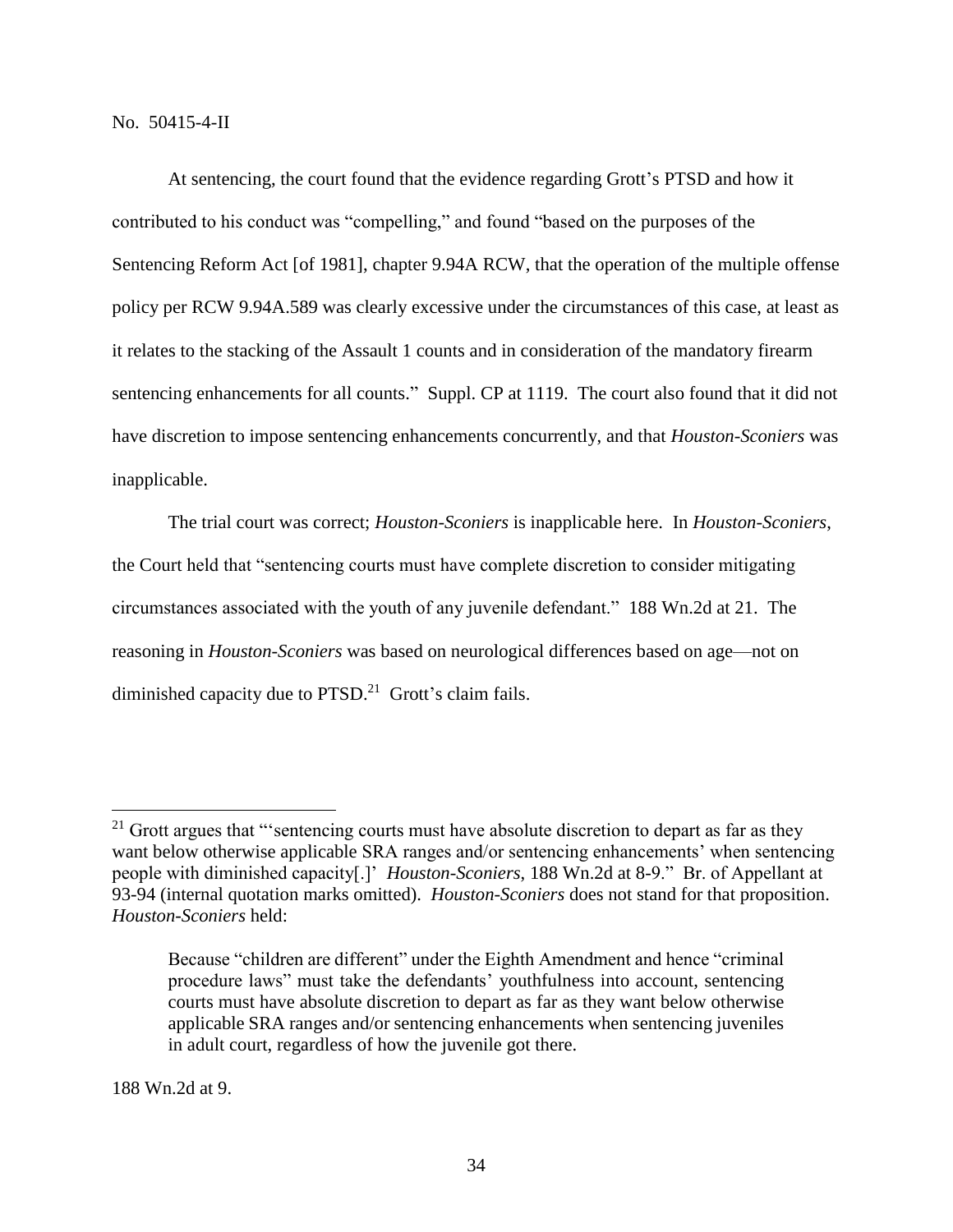$\overline{a}$ 

#### H. INEFFECTIVE ASSISTANCE OF COUNSEL

Grott asserts that trial counsel was ineffective for failing to object to prosecutorial misconduct, and for failing to request a "conditioned response" instruction.<sup>22</sup> Br. of Appellant at 98. We disagree.

# 1. *Legal Principles*

The Sixth Amendment to the United States Constitution and article I, section 22 of the Washington Constitution guarantee effective assistance of counsel. *State v. Grier*, 171 Wn.2d 17, 32, 246 P.3d 1260 (2011). To show that he received ineffective assistance of counsel, a defendant must show that defense counsel's conduct was deficient and that the deficient performance resulted in prejudice. *Grier*, 171 Wn.2d at 32-33. "Because both prongs must be met, a failure to show either prong will end our inquiry." *State v. Classen*, 4 Wn. App. 2d 520, 535, 422 P.3d 489 (2018).

To establish deficient performance, the defendant must show that trial counsel's performance fell "below an objective standard of reasonableness." *Grier*, 171 Wn.2d at 33 (quoting *Strickland v. Washington*, 466 U.S. 668, 688, 104 S. Ct. 2052, 80 L. Ed. 2d 674 (1984)). Legitimate trial strategy and tactics cannot form the basis of a finding of deficient performance. *Grier*, 171 Wn.2d at 33. Prejudice can be shown only if "there is a reasonable probability that, except for counsel's unprofessional errors, the result of the proceeding would have been

 $22$  Grott also asserts that trial counsel was ineffective for failing to object to the first aggressor jury instruction. Grott does not offer any argument or discussion regarding his assertion. We do not consider this argument. *See* RAP 10.3; *Cowiche Canyon Conservancy v. Bosley*, 118 Wn.2d 801, 809, 828 P.2d 549 (1992).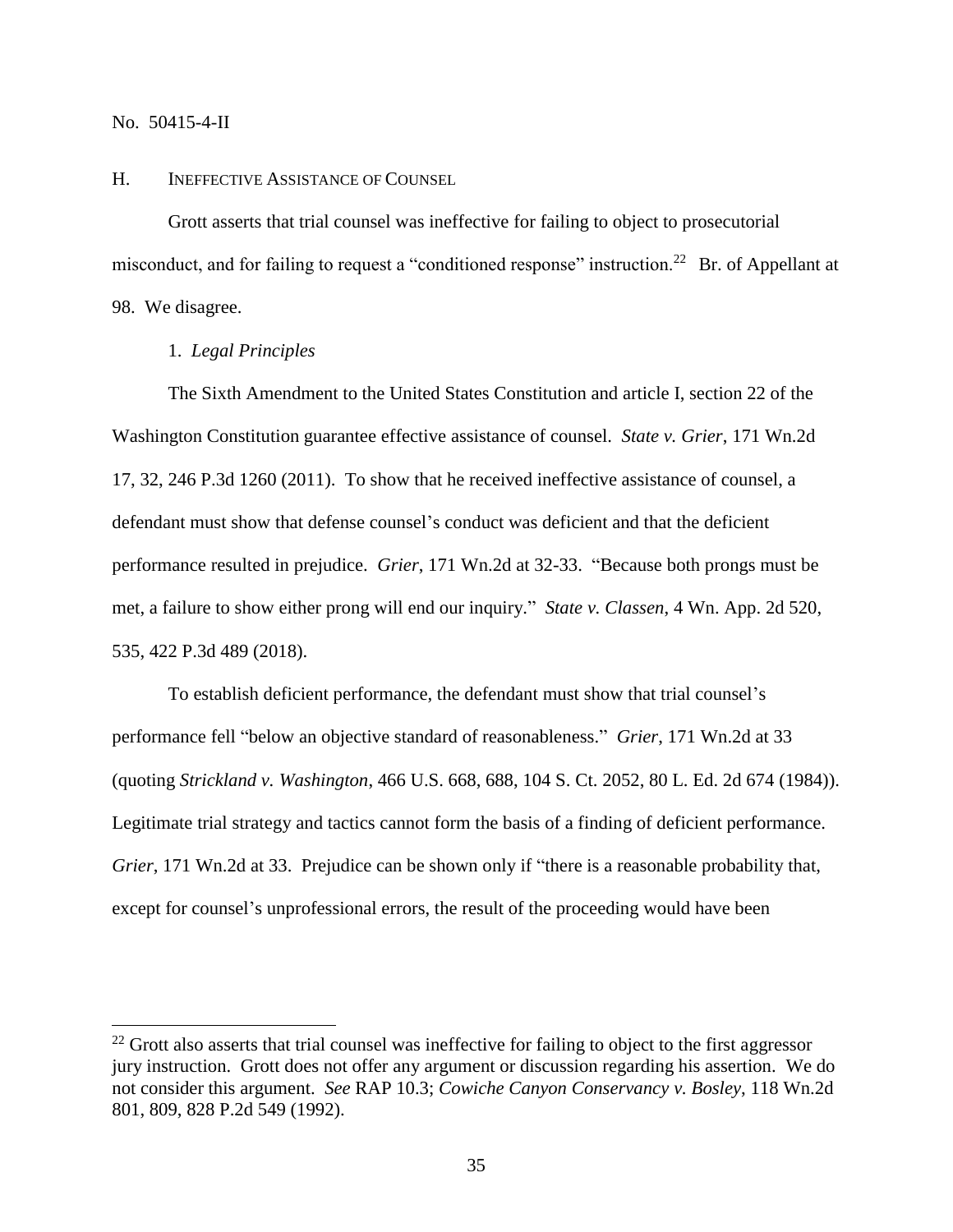different." *State v. Gerdts*, 136 Wn. App. 720, 726, 150 P.3d 627 (2007). We review ineffective assistance claims de novo. *State v. Sutherby*, 165 Wn.2d 870, 883, 204 P.3d 916 (2009).

There is a strong presumption that defense counsel's conduct was not deficient. *State v. McFarland*, 127 Wn.2d 322, 335, 899 P.2d 1251 (1995). Because of this presumption, "the defendant must show in the record the absence of legitimate strategic or tactical reasons supporting the challenged conduct by counsel." *McFarland*, 127 Wn.2d at 336. We do not consider matters outside the trial record on direct appeal. *Classen*, 4 Wn. App. 2d at 535.

## 2. *Prosecutorial Misconduct*

Grott argues that his trial counsel rendered ineffective assistance of counsel by failing to object to "many instances of prejudicial misconduct." Br. of Appellant at 96. Grott fails to provide citation to the record, identifying the statements that he contends his trial counsel should have objected to, and he fails to provide meaningful argument or relevant authority. Moreover, he does not provide argument that his trial counsel's performance was deficient, or prejudiced the outcome, or was not a reasonable trial strategy.

However, even assuming that Grott argues that his trial counsel was ineffective for failing to object to the prosecutorial misconduct discussed above, Grott's claims fail.

When a defendant bases his ineffective assistance of counsel claim on trial counsel's failure to object, the defendant must show that the objection would likely have succeeded. *Gerdts*, 136 Wn. App. at 727. "The absence of an objection by defense counsel strongly suggests to a court that the argument or event in question did not appear critically prejudicial to an appellant in the context of the trial." *State v. Edvalds*, 157 Wn. App. 517, 525-26, 237 P.3d 368 (2010), *review denied*, 171 Wn.2d 1021 (2011). "'Only in egregious circumstances, on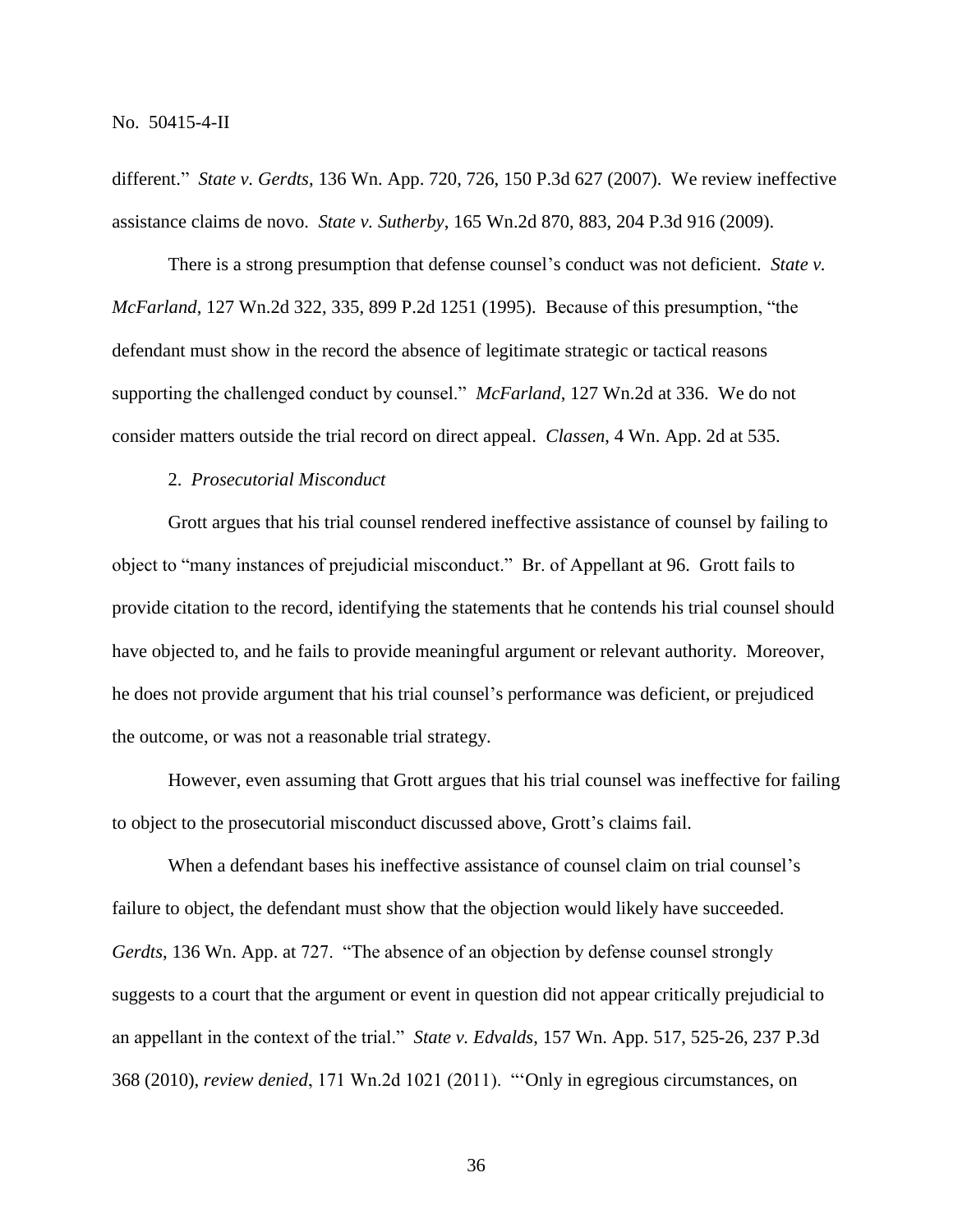testimony central to the State's case, will the failure to object constitute incompetence of counsel justifying reversal.'" *State v. Johnston*, 143 Wn. App. 1, 19, 177 P.3d 1127 (2007) (quoting *State v. Madison*, 53 Wn. App. 754, 763, 770 P.2d 662 (1989)).

Grott claims that the prosecutor committed misconduct during closing arguments by (a) commenting on Grott's silence, (b) misstating the law on intent related to assault, (c) shifting the burden of proof of justifiable homicide and self-defense, (d) appealing to the passions and prejudices of the jury, and (e) expressing a personal opinion on Grott's guilt, (f) misstating the law on reasonable doubt, and (g) misstating the law on self-defense.

As discussed above, Grott fails to demonstrate that the prosecutor's arguments were improper; therefore, he cannot show that an objection to those arguments would have succeeded. Accordingly, Grott cannot establish that counsel was ineffective for failing to object.

As to Grott's arguments on failing to object because the prosecutor misstated the law on reasonable doubt or misstated the law on self-defense, Grott cannot show prejudice. The trial court issued a curative instruction, and Grott does not argue that the instruction was ineffective. Accordingly, we hold that Grott's claim of ineffective assistance of counsel fails.

## 3. *Conditioned Response*

Grott asserts that it was "prejudicial error not to request a 'conditioned response' defense instruction." Br. of Appellant at 98. Specifically, Grott argues that he was entitled to an instruction that he was unconscious at the time of the crime, and therefore his actions were involuntary under *State v. Utter*, 4 Wn. App. 137, 141, 479 P.2d 946 (1971). We disagree.

"Where [a] claim of ineffective assistance is based upon counsel's failure to request a particular jury instruction, the defendant must show [that] he was entitled to the instruction,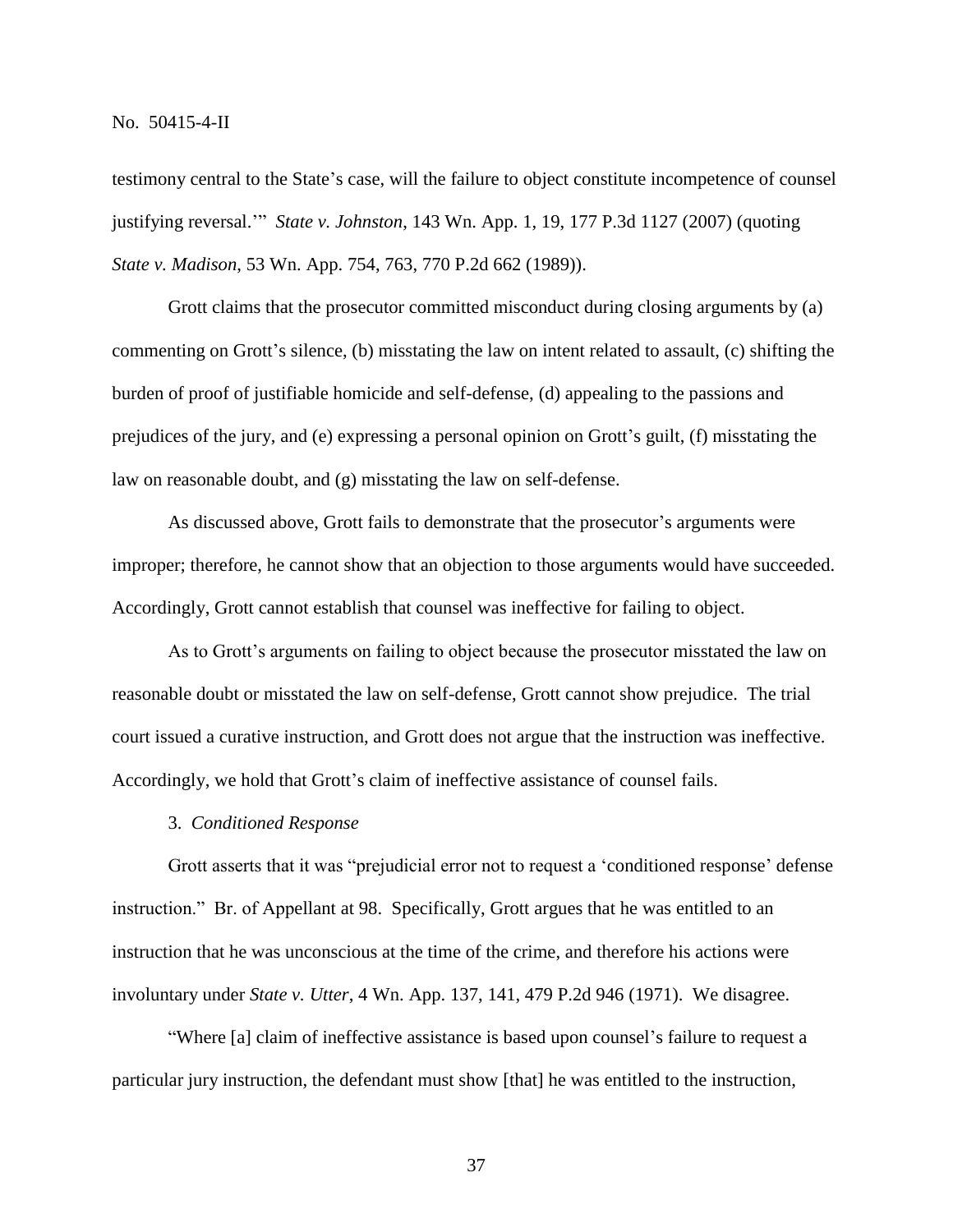[that] counsel's performance was deficient in failing to request [the instruction], and [that] the failure to request the instruction caused prejudice." *State v. Thompson*, 169 Wn. App. 436, 495, 290 P.3d 996 (2012). Counsel is not ineffective for not requesting an instruction to which that defendant was not entitled. *Classen*, 4 Wn. App. 2d at 536.

In *Utter*, the defendant was charged with murder in the second degree. The jury convicted the defendant of manslaughter. *Utter*, 4 Wn. App. at 138. At trial, the defendant testified that as a result of jungle warfare training, he reacted violently toward people approaching him unexpectedly from behind. *Utter*, 4 Wn. App. at 139. The defendant presented expert witness testimony about "conditioned response." *Utter*, 4 Wn. App. at 139. The expert defined "conditioned response" as "'an act or a pattern of activity occurring so rapidly, so uniformly as to be automatic in response to certain stimulus.'" *Utter*, 4 Wn. App. at 139.

The appellate court held that although the defendant's theory that he acted automatically is similar to diminished capacity, "it is nevertheless distinct from that concept" and relates to the actus reus necessary to commit the crime. *Utter*, 4 Wn. App. at 141. "An 'act' committed while one is unconscious is in reality no act at all. It is merely a physical event or occurrence for which there can be no criminal liability." *Utter*, 4 Wn. App. at 143. Because the evidence did not show that the defendant was unconscious or in an "automatistic" state at the time of the crime, the court affirmed the trial court's refusal to give a jury instruction on involuntarily committing the crime. *Utter*, 4 Wn. App. at 143.

Similarly here, the defense was diminished capacity and the evidence at trial did not support giving an instruction telling the jury that the assault was the result of a "learned physical reaction to external stimuli which operate[s] automatically." *Utter*, 4 Wn. App. at 141. Grott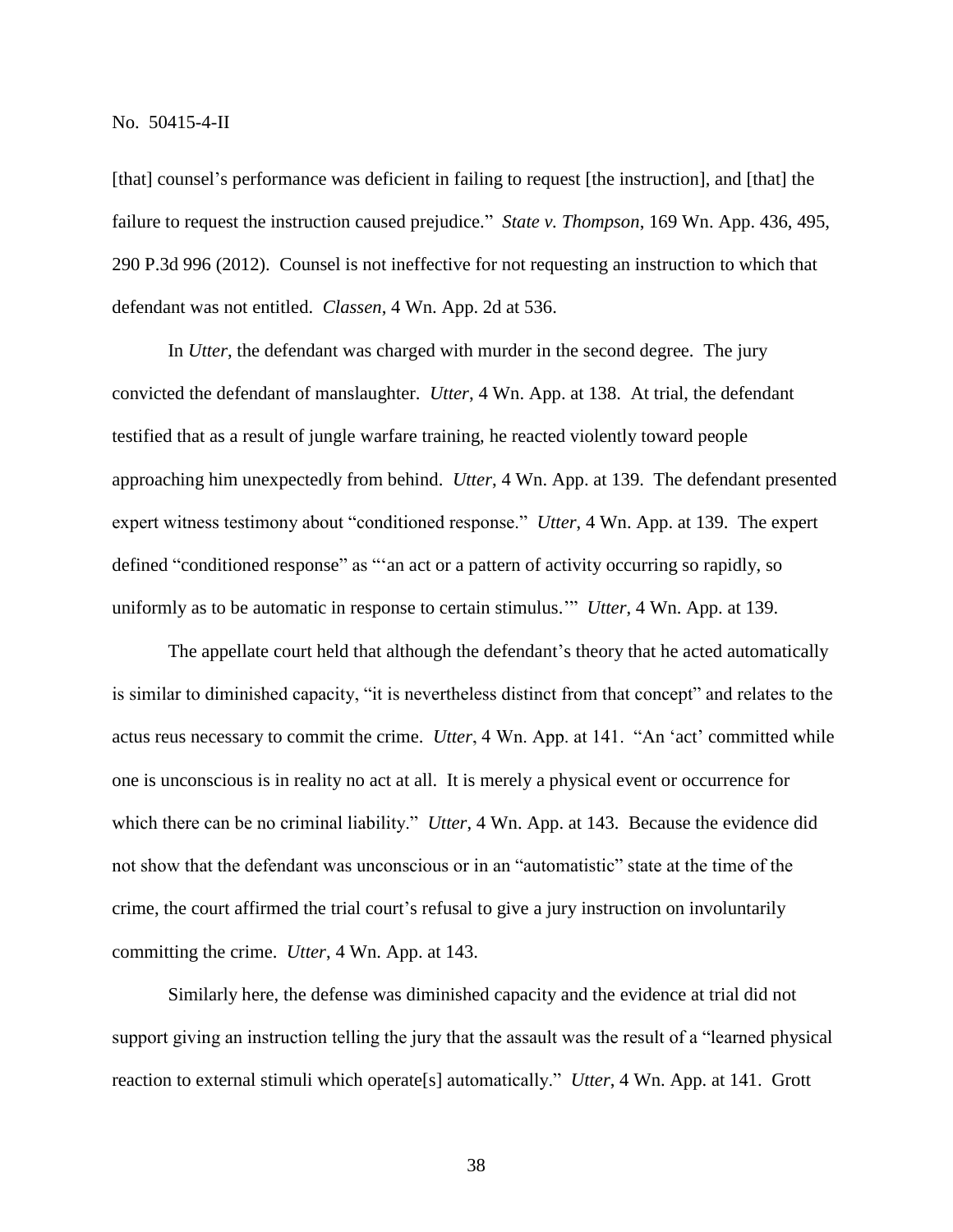argues that he was entitled to a conditioned response instruction because "Dr. Moore explained that Grott acted in an automatistic, involuntary capacity when he shot at [Thomas]. RP at 1952- 53." Br. of Appellant at 100. Grott again misrepresents the record. Dr. Moore's testimony at 18 VRP at 1952-53 does not support Grott's statement, and the record contains no showing that Dr. Moore ever concluded that Grott was acting involuntarily.

Grott has not demonstrated that he was entitled to a conditioned response instruction, and therefore has not demonstrated that counsel was ineffective for failing to request the instruction. Grott's argument is unsupported by the law and the record, and thus, fails.

I. CUMULATIVE ERROR

Grott argues that viewed together, each of "the errors created a cumulative and enduring prejudice that was likely to have materially affected the jury's verdict." Br. of Appellant at 102.

"The cumulative error doctrine applies where a combination of trial errors denies the accused of a fair trial, even where any one of the errors, taken individually, would be harmless." *In re Pers. Restraint of Cross*, 180 Wn.2d 664, 690, 327 P.3d 660 (2014). However, here, Grott fails to demonstrate any error. Even assuming without deciding that the State made improper comments during closing argument, Grott has failed to demonstrate that the trial court's curative instruction was ineffective, or that any prejudice resulted. The trial court instructed the jury that the prosecutor's statements were not evidence to be considered and should be disregarded if not supported by the evidence or the law as instructed. Therefore, this challenge fails.

J. LEGAL FINANCIAL OBLIGATIONS (LFOS)

Grott filed a "Motion to Supplement Brief to Waive Criminal Filing Fee and/or Second DNA Fee in Indigent Cases" and a supplemental brief. In his supplemental brief, Grott argues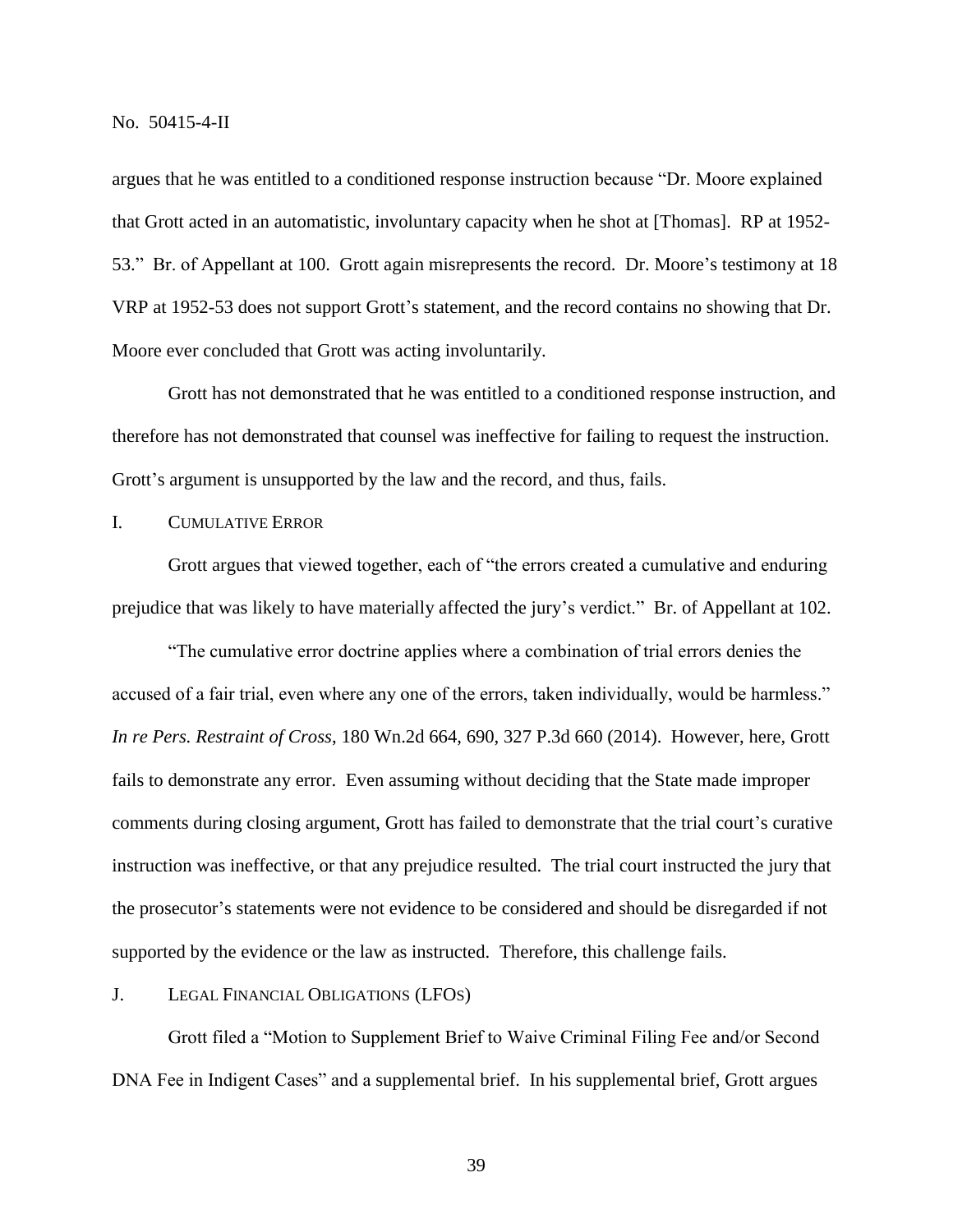$\overline{a}$ 

that this court should vacate imposition of the criminal filing fee and the DNA fee under the newly amended RCW 43.43.7541. The State concedes that the imposition of the criminal filing fee and the interest accrual should be stricken.<sup>23</sup> We accept the State's concession regarding these fees, but we reject Grott's argument regarding imposition of the DNA fee.

In 2018, the legislature amended RCW 43.43.7541, providing that the DNA collection fee is no longer is mandatory if the offender's DNA previously had been collected because of a prior conviction. The amendments also prohibit the imposition of a criminal filing fee on indigent defendants and the imposition of interest accrual on nonrestitution LFOs. RCW  $36.18.020(2)(h)$ ; RCW  $10.82.090(1)$ . These provisions apply prospectively to cases pending on direct appeal. *State v. Ramirez*, 191 Wn.2d 732, 747, 426 P.3d 714 (2018).

Grott argues that we should strike the DNA fee. Grott contends that he has been previously convicted of a felony and had his DNA collected, and therefore the DNA collection fee should also be stricken. The record on appeal refutes his claim that his DNA was previously collected. At sentencing, the State provided a "statement of prior record and offender score," which the State, Grott, and Grott's trial counsel signed, showing that Grott had no prior convictions and an offender score of zero. CP at 1090-91.

Regarding the criminal filing fee, and the interest provision, the State, concedes that we should remand for the sentencing court to strike the criminal filing fee and interest accrual on nonrestitution LFOs. We accept the State's concession.

 $^{23}$  Grott does not argue that the interest accrual provision be stricken, but because we remand this case for correction of the judgment and sentence, and because the State concedes this issue, we address it.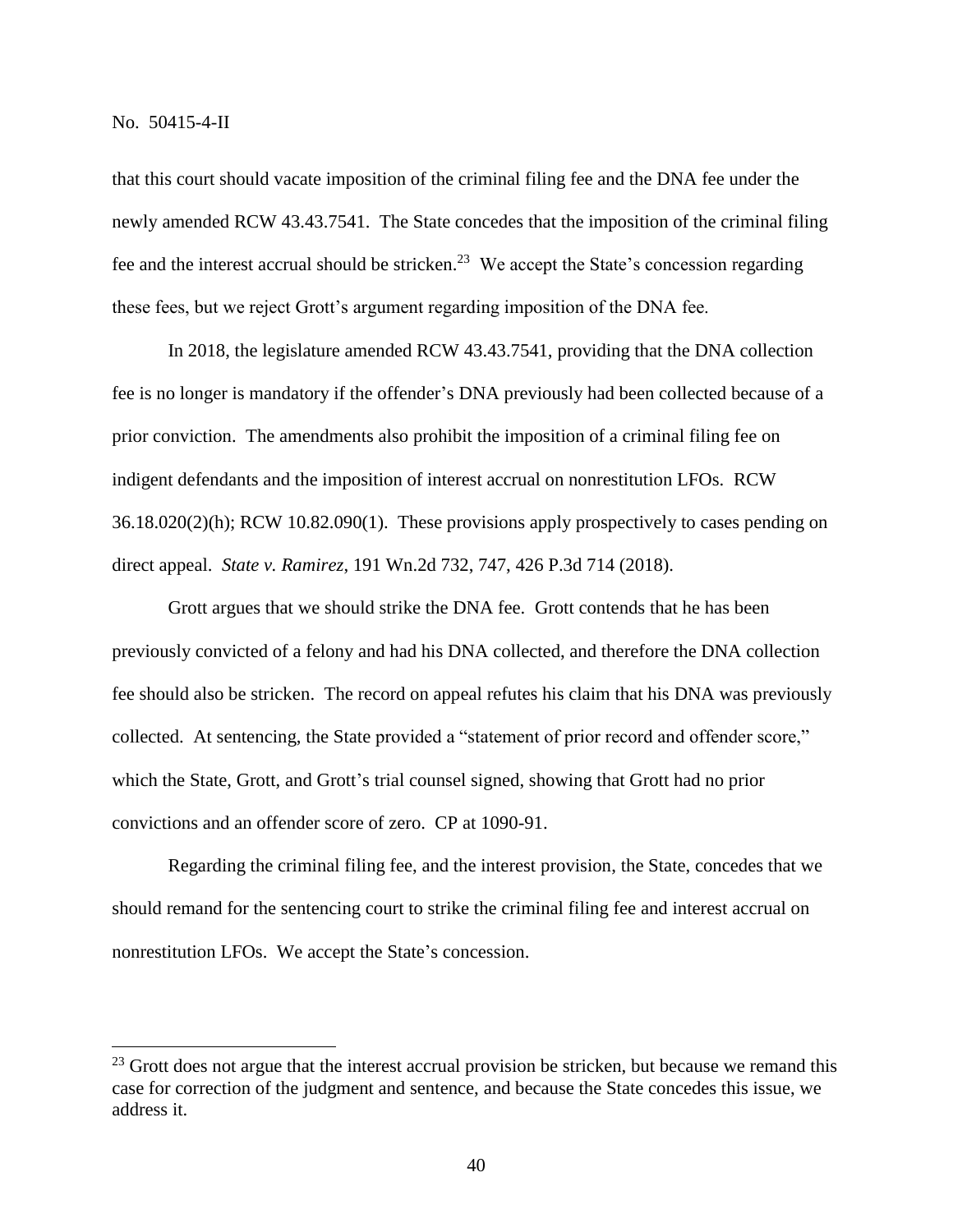Because there is no evidence in the record that Grott was previously ordered to pay a DNA fee, we deny his request to strike the DNA collection fee. However, based on changes in the law that occurred after the trial court sentenced Grott, the trial court must now strike the criminal filing fee and any interest accrual provisions on nonrestitution LFOs.

## SAG

Grott raises two arguments in his SAG. First, he contends that the prosecutor committed misconduct by calling witnesses that the prosecutor knew would lie. He contends that Petra Smith had been threatened by the victim's "people." SAG at 1. There is no evidence in the record related to Smith receiving threats or the prosecutor's knowledge that Smith would perjure herself. We do not consider matters outside the record on direct appeal. *State v. McFarland*, 127 Wn.2d 322, 338, 899 P.2d 1251 (1995). Because Grott's argument relates to matters outside the record, his claim is not properly before us, and is more appropriately raised in a personal restraint petition.

Grott also, for the first time on appeal, argues that he was prevented from arguing that the victim was in possession of a firearm at the time Grott started shooting because the State destroyed evidence. He argues that the State destroyed evidence by wiping the victim's firearm with bleach. But the record shows that there was argument and evidence that the victim was found lying on top of a gun in his car. Grott does not explain how he was prevented from arguing that the victim was in possession of a firearm. Accordingly, his claim fails.